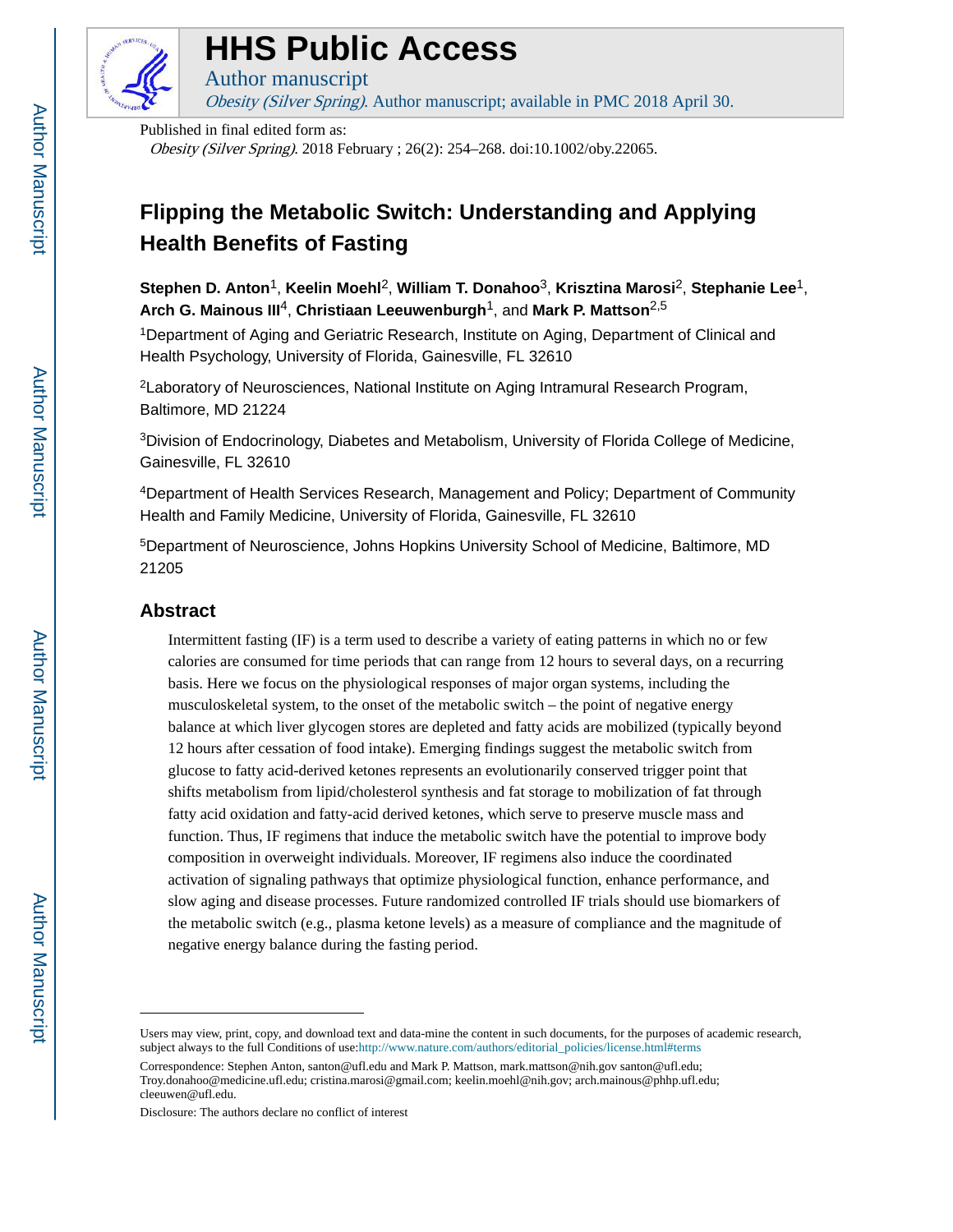#### **Keywords**

Weight Loss; Lipid Metabolism; Ketone Bodies; Caloric Restriction; Body Composition

#### **Introduction**

Calorie restriction (CR), a reduction in caloric intake without malnutrition, has consistently been found to produce reductions in body weight and extend healthy life span across a variety of species,(1) including non-human primates.(2) Studies conducted in overweight humans indicate short-term CR (6-months) can significantly improve several cardiovascular risk factors, insulin-sensitivity, and mitochondrial function.(3) Thus, there is emerging evidence from human clinical trials to indicate in overweight adults, CR may have a number of beneficial effects, in addition to weight loss. Unfortunately, findings from obesity intervention trials over the past several decades indicate the vast majority of humans have significant difficulty sustaining daily CR for long periods of time.(4)

In recent years, intermittent fasting (IF) has gained popularity as an alternative to continuous CR and has shown promise in delivering similar benefits in terms of weight loss and cardiometabolic health.(5–9) In contrast to traditional caloric restriction paradigms, IF is a dietary approach that requires fasting for varying periods of time, typically for 12 hours or longer.(6, 10, 11) For example, alternate-day fasting (ADF) is a form of IF where individuals alternate between not consuming any calories for one day and eating without restriction the next.(8) Similarly, alternate-day modified fasting (ADMF) is a form of IF in which individuals alternate between consuming few calories one day (< 25% energy needs) and eating without restriction the next.(12) Table 1 defines the various terms used to describe different types of IF regimens discussed in this review.

Placing time restrictions on feeding has been shown to have broad systemic effects and trigger similar biological pathways as caloric restriction.(5) For example, IF regimens have been shown to improve cardio-metabolic risk factors (such as insulin resistance, dyslipidemia and inflammation cytokines),(13) decrease visceral fat mass,(6) and produce similar levels of weight loss as CR regimens.(8) In addition to the weight loss effects and metabolic improvements, several other beneficial effects of therapeutic fasting have been described including improvements in lipid profiles,(14) osteoarthritis,(15) healing of thrombophlebitis,(15) healing of refractory dermal ulcers, (16) and tolerance of elective surgery.(17)

One key mechanism responsible for many of these beneficial effects appears to be "flipping" of the metabolic switch. But what is this metabolic switch and how is it flipped? Here, we define the metabolic switch as the body's preferential shift from utilization of glucose from glycogenolysis to fatty acids and fatty acid-derived ketones. The reason we use the word 'preferential' is because there is now a growing body of research to indicate ketones are the preferred fuel for both the brain and body during periods of fasting and extended exercise. (18, 19) Of relevance to weight management, this switch represents a shift from lipid synthesis and fat storage to mobilization of fat in the form of free fatty acids (FFAs) and fatty-acid derived ketones. For this reason, many experts have suggested IF regimens may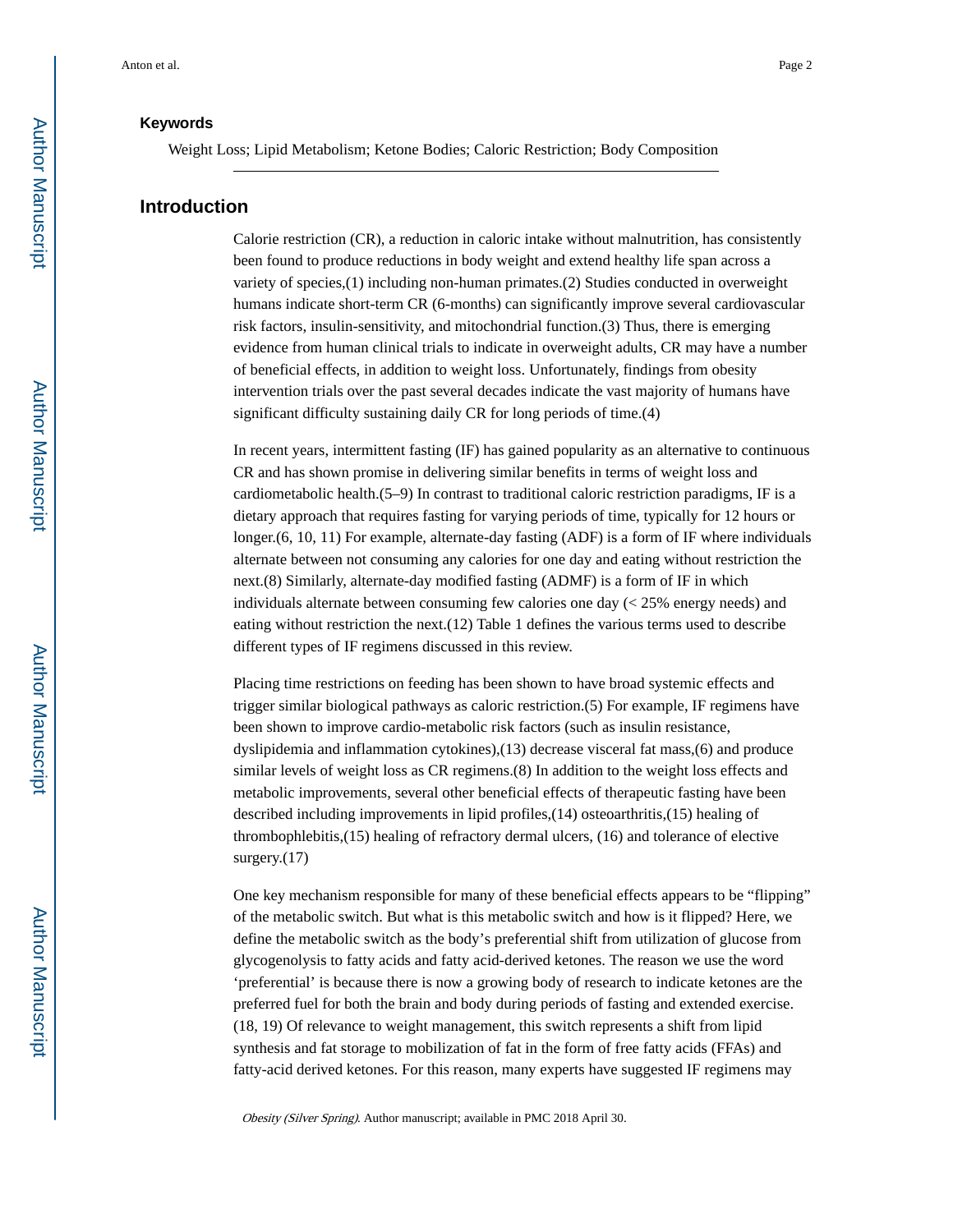have potential in the treatment of obesity and related metabolic conditions, including metabolic syndrome and type 2 diabetes.(20)

The metabolic switch typically occurs in the third phase of fasting when glycogen stores in hepatocytes are depleted and accelerated adipose tissue lipolysis produces increased fatty acids and glycerol.(21) The metabolic switch typically occurs between 12 to 36 hours after cessation of food consumption depending on the liver glycogen content at the beginning of the fast, and on the amount of the individual's energy expenditure/exercise during the fast. The lipids in adipocytes (triacylglycerol and diacylglycerol) are then metabolized to FFAs, which are released into the blood (Figure 1). Simultaneously, other cell types may also begin generating ketones, with astrocytes in the brain being one notable example. FFAs are transported into hepatocytes where they are metabolized by β-oxidation to produce the ketones β-OHB and acetoacetate, which may in turn induce mitochondrial biogenesis.(22)

The ketones are transported in high amounts into cells with high metabolic activity (muscle cells and neurons) where they are metabolized to acetyl coenzyme A, which then enters the tricarboxylic acid (TCA) cycle to generate ATP. Through these physiological processes, ketones serve as an energy source to sustain the function of muscle and brain cells during fasting and extended periods of physical exertion/exercise.(21) Thus, it appears when the metabolic switch is flipped, the primary energy source for the body shifts from glucose to FFA derived from adipose tissue lipolysis and ketones, which serve to preserve muscle. In support of this, retention of lean mass is increased following IF regimens for weight loss as compared to continuous CR regimens in humans.(8) Additionally, in mice, the decline in muscle mass that occurs during normal aging is prevented by time restricted feeding (TRF) involving 40% caloric restriction.(23)

There are a few potential mechanisms through which a shift to fatty acid and ketone oxidation, relative to glucose oxidation, may serve to preserve muscle mass. Muscle cells store triglycerides in lipid droplets providing a local source of fatty acids that are utilized for β-oxidation and ketone generation during periods of prolonged fasting and extended exercise (see Nakamura et al., 2014 for review).(24) The transcriptional regulator PPAR-α induces the expression of genes that mediate fatty acid oxidation in muscle cells, and also regulates muscle cell mitochondrial biogenesis and glucose metabolism. PPAR-α gene targets that mediate a shift in muscle cell fuel preference from glucose to fatty acids during fasting and endurance exercise include the fatty acid translocase CD36, fatty acid binding protein 3, mitochondrial uncoupling protein 3, PGC-1α, pyruvate kinase dehydrogenase 4 and forkhead box O1A. Mice with a muscle cell-specific knockout of the PPAR-α gene exhibit reduced numbers of oxidative fibers in their tibialis muscle,(25) whereas overexpression of PPAR-α results in increased numbers of oxidative fibers.(26) Mice lacking PGC-1α only in skeletal muscle are exercise intolerant and their muscle cells do not exhibit functional adaptations to exercise.(27) The emerging evidence therefore suggests critical roles for metabolic switch-associated signaling pathways in both acute functional adaptations to bioenergetic challenges and the long-term increases in muscle growth and endurance capacity that accrue from intermittent metabolic switching.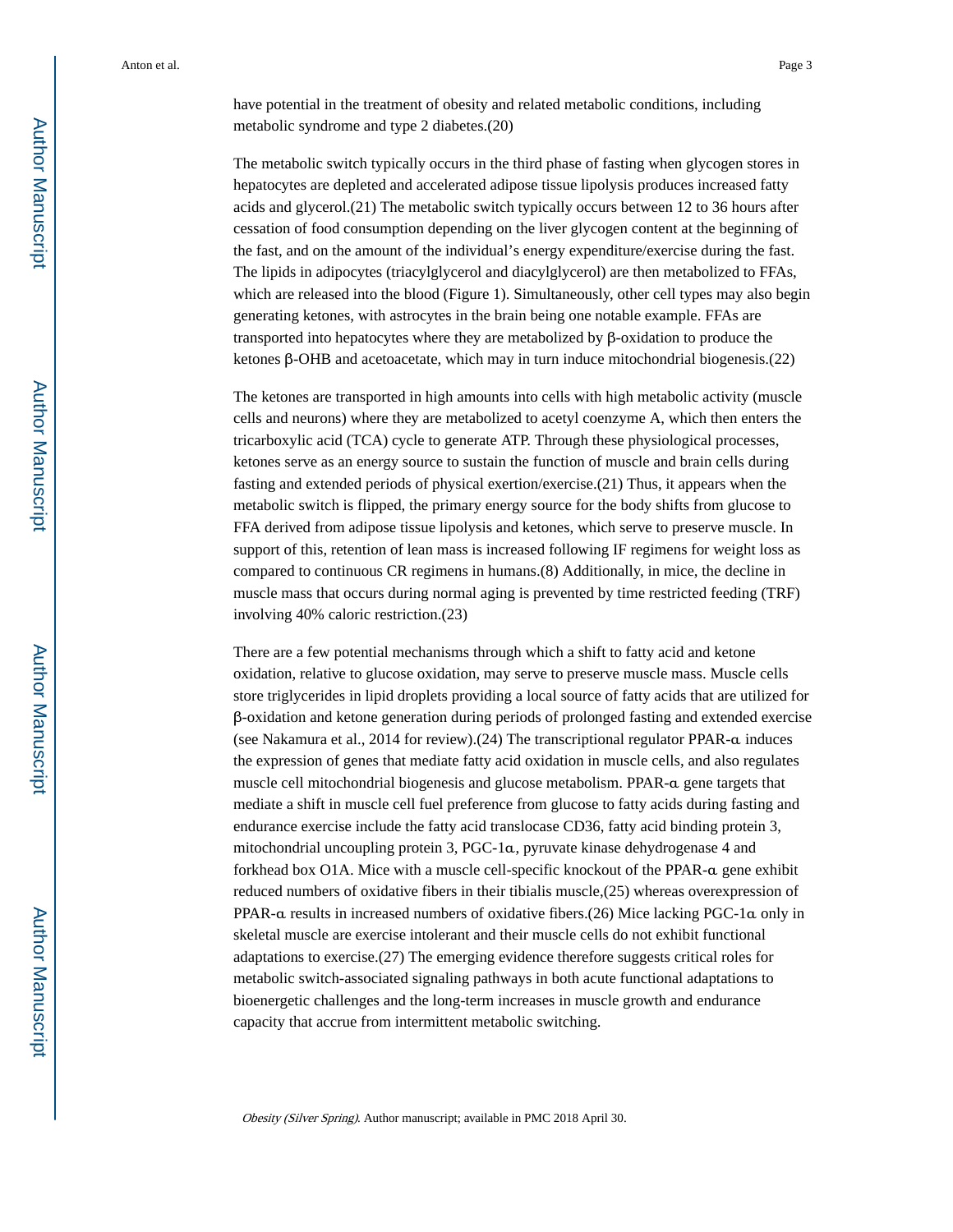Based on the findings described above, many experts have proposed IF regimens can improve body composition in overweight individuals; however, the effects of this dietary approach on body weight and body composition in humans are not currently well understood. In this paper, we briefly review the evolutionary underpinnings of optimal brain and body function in the fasted state and historical experience with fasting in humans. We then review the effects of different types of IF regimens on cellular, systemic, and performance-based outcomes from pre-clinical studies. In the final section, we review findings from human clinical trials that have tested the effects of IF regimens on changes in body composition, cardiometabolic health, and performance outcomes in humans.

#### **Evolutionary Perspective**

Many animals in the wild regularly experience extended time-periods with little or no food. For example, packs of wolves living in the Northern Rocky Mountains of the United States typically kill prey, such as deer, elk or bison only once every one or two weeks. Their success depends upon their brains and bodies functioning at a high level so they can work with their pack mates to 'formulate' and execute a strategy to capture and kill the prey animal.(28) In order to survive in such environments, animals have to possess the ability to quickly shift their metabolism from lipidogenesis (fat storage) to fat mobilization for energy through fatty acid β-oxidation. This metabolic flexibility enables individuals to store energy in the form of lipids in fat depots when food is available, and then perform at a high level during extended periods when food is not available.(29) Accordingly, those individuals whose brains and bodies performed optimally in a food deprived/fasted state would have a survival advantage.

Knowledge of early human evolution and data from recent studies of hunter-gatherer societies suggest humans evolved in environments where they intermittently experienced extended time-periods with little or no food.(30, 31) Indeed, one can reasonably hypothesize the superior cognitive capabilities of humans evolved as adaptations that enabled invention of tools and methods for hunting, animal domestication, agriculture and food storage, and processing.(32) To our knowledge, however, there have been no studies in which plasma ketone levels have been measured, or the frequency and duration of metabolic shifts determined, in current-day hunter-gatherers.

#### **Fasting in Humans: Historical Perspective**

Historically, fasting has been used as both a religious and a medical practice for thousands of years. Fasting for medical purposes has been suggested since the time of ancient Chinese, Greek and Roman physicians.(33) Throughout the millennia, many have recommended fasting for medical reasons. For example, Benjamin Franklin has been quoted as saying "The best of all medicines is resting and fasting."(34) Similarly, Mark Twain wrote "A little starvation can really do more for the average sick man than can the best medicines and the best doctors. I do not mean a restricted diet; I mean total abstention from food for one or two days."(35)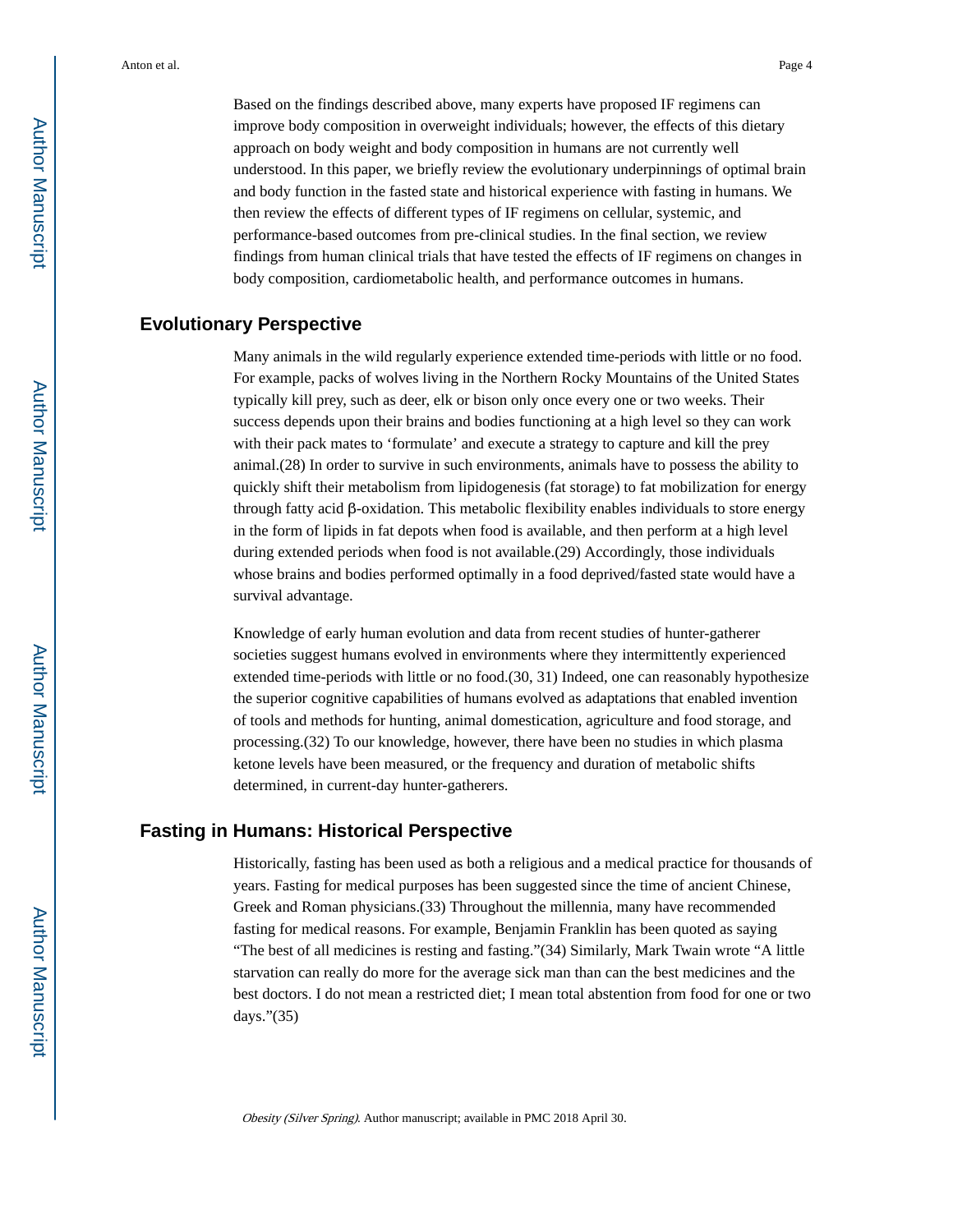Initial scientific studies conducted in 1914 utilized fasting for the treatment of both type 1 and type 2 diabetes.(36),(37) Subsequently, numerous studies suggested fasting as a treatment for type 2 diabetes. Genuth(38) described a case report of a severely obese woman who had resolution of her diabetes following four weeks of fasting; significantly, her glucose tolerance remained normal for over a year after she regained the lost weight. Jackson et al. (39) found an improvement in glucose tolerance following 17–99 days of fasting, and the improvement in glucose and insulin metabolism was not related to the weight lost during the fast or the weight regained following the fast. Several additional studies found an improved insulin sensitivity and glucose tolerance in people with diabetes immediately following a fast.(40) (41–46)

These potential benefits, however, must be weighed against potential risks as there have also been numerous adverse effects reported in the medical literature from "therapeutic fasting." These include: nausea and vomiting,(47) edema,(48) alopecia and motor neuropathy,(14) hyperuricemia and urate nephropathy,(49) irregular menses,(49) abnormal liver function tests and decreased bone density,(17) thiamine deficiency and Wernicke's encephalopathy, (50, 51) and mild metabolic acidosis.(52) Additionally, several deaths have been reported during or immediately following therapeutic fasting with the etiologies including lactic acidosis, small bowel obstruction, renal failure, and cardiac arrhythmias.(53)

The adverse events described above have only occurred during or following extended fasts of several weeks or more, and have not been reported in trials of shorter more frequent fasts such as the '5:2' diet, which consists of eating no more than 500 calories on two days per week (7) ADF diets, or IF diets.(8, 54) Thus, although therapeutic fasting has been popular as recently as the 1950s and 1960s,(21) the potential severity of adverse events following therapeutic fasting limited its use in traditional medicine and led to the development of protein sparing modified fasts that are still in use today. It is only over the last decade that scientific interest in the benefits of short-term fasting approaches, such as IF or ADF, in humans has returned, in part due to the positive findings found with IF in animal models (described below).

#### **Adaptive Cellular and Molecular Responses to Fasting in Animal Models**

Three IF protocols that have been most thoroughly studied in laboratory mice and rats are ADF, TRF  $(8 - 12$  hour feeding window each day) and a very low calorie diet three consecutive days/week (4:3 IF). In addition, we include examples of IF studies in which rats or mice were maintained on 30–40% daily CR because they typically consume their entire daily food allotment within a 3 – 6 hour time window of receiving it, and thus fast for at least 18 hours/day.(55, 56) The observed reduction in body fat and elevation of ketone levels in these mice strongly indicates the metabolic switch occurs in animals on 30–40% CR.(57, 58)

An early study showed when rats are maintained on ADF beginning at 10 months of age, their average lifespan is increased by 30% compared to littermate rats fed ad libitum.(59) The ADF rats maintained a lower body weight and, when provided with running wheels, maintained a high level of daily running compared to control rats fed ad libitum. To our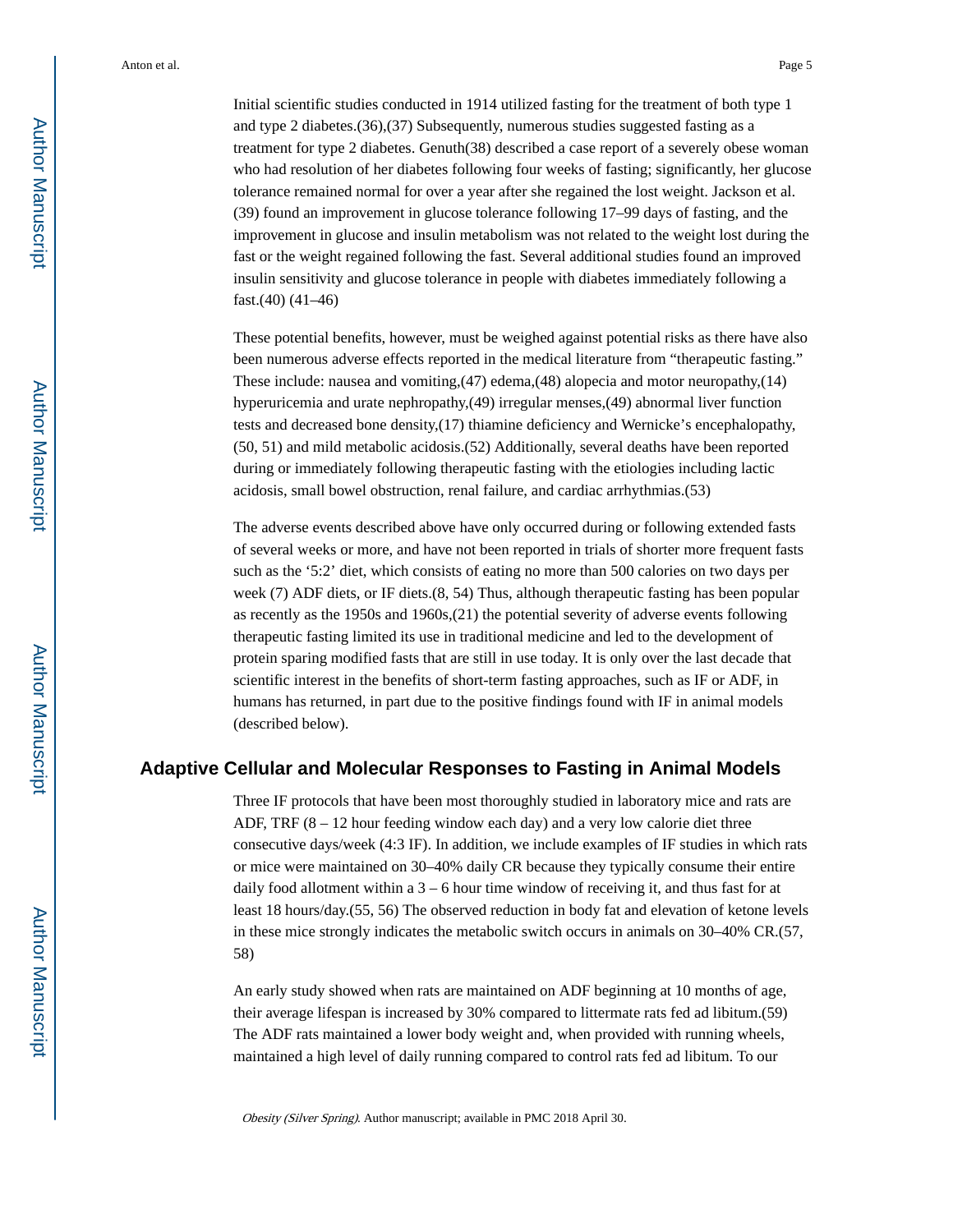knowledge, similar lifespan studies have not been performed on rodents on either TRF or 4:3 IF diets. All three IF eating patterns, however, produce elevations in circulating ketone levels, by amounts and for time periods that are determined by the IF regimen, indicating the metabolic switch is turned on intermittently.(60, 61) In this section, we compare and contrast results of analyses of blood and tissue samples for different organ systems of mice or rats maintained on one of these IF regimens in comparison with control animals fed ad libitum.

#### **Circulating Biomarkers**

Compared to control animals fed ad libitum, rats or mice maintained on ADF and/or IF exhibit reduced plasma glucose, insulin and leptin levels, and elevated ketone and adiponectin levels, which are most pronounced on the fasting days.(60, 62–64) Mice fed a high fat diet ad libitum develop obesity, elevated plasma glucose, insulin and leptin levels, and impaired glucose tolerance; TRF mostly normalizes these adverse effects of the high fat diet.(61, 65) Compared to mice fed ad libitum, mice on the 4:3 IF diet also exhibit reductions in plasma glucose levels and elevations of ketone levels, which are most pronounced at the end of the fasting period.(66) Interestingly, levels of insulin-like growth factor 1 (IGF-1) are reduced at the end of the three day fasting period in mice on the 4:3 diet, (66) whereas IGF-1 was not reduced, and even increased, in mice on the ADF diet.(60) In the 4:3 IF diet study the animals lost weight during the IF period, whereas in the ADF study the mice did not lose weight. The reduced IGF-1 levels may result from a long-term negative energy balance in animals on the 4:3 diet, whereas an elevation of IGF-1 levels in mice on ADF may mediate the maintenance of lean mass.

#### **Liver**

During the first several hours of food deprivation, and until liver glycogen stores are depleted, glycogenolysis in hepatocytes generates glucose for extrahepatic tissues.(21) The most thorough studies of molecular and biochemical responses of hepatic cells to IF are those of mice on TRF fed either a normal or a high fat diet.(61, 65) Early studies of TRF were aimed at understanding how the timing of food intake affects circadian rhythms.(67, 68) TRF (4 hour feeding period every day) normalized circadian rhythms, improved glucose regulation and reduced weight gain in mice.(68) Similarly, 8 hours/day TRF prevented high fat diet-induced obesity in mice,(65) and 9 hours/day TRF lowered glucose levels, increased insulin levels and insulin sensitivity in a rat model of type I diabetes.(69)

In mice fed a high fat diet, TRF normalizes the expression of genes involved in fatty acid metabolism (Fasn), β-oxidation (Pparγ) and antioxidant defenses (Sod1) in the liver.(61) TRF accentuates diurnal rhythms in the expression of many different genes in liver cells including those encoding Per2, Bmal1 and Cry1. TRF also completely prevents the adverse effects of a high fat diet on the circadian rhythm of phosphorylation CREB (cyclic AMP response element-binding protein), a transcription factor that plays a critical role in gluconeogenesis during fasting.(61) TRF also completely prevents the accumulation of lipids in the liver that occurs in mice maintained on a high fat diet.(61) Moreover, multiple markers of inflammation (TNF-α, IL-6 and IL-1β) are reduced in livers of mice on TRF, and metabolomic analyses indicate multiple alterations in liver metabolites (palmitate, oleate and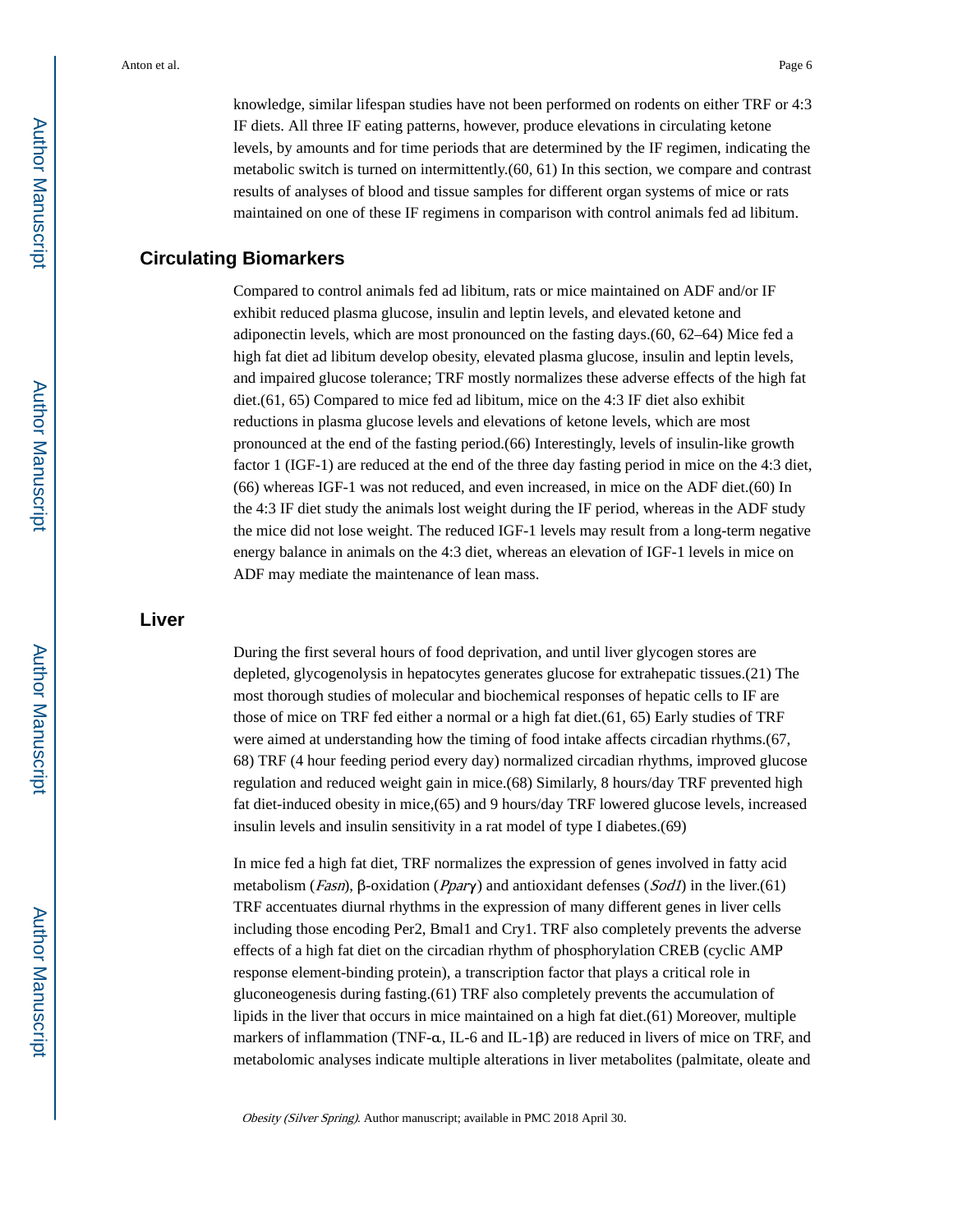palmitoleate), bioenergetic pathway molecules (glucose-6-phosphate, citrate and opthalmate), and the antioxidant reduced glutathione, caused by a high fat diet are reversed by TRF.(61) However, IF diets have not always resulted in improvements in health indicators. For example, compared to young male rats fed a high fat diet ad libitum, those fed the same diet for only three hours each day for five weeks exhibited increased insulin resistance despite having reduced amounts of body fat.(70)

The transition in transcriptional programs that occurs in liver cells in response to the metabolic switch is regulated, in part, by sirtuins.(71) SIRT1 suppresses glucose production through inhibiting CRTC2 -mediated gluconeogenesis. Time-course analyses during the fasting period showed SIRT1 is activated during the metabolic switch from glycogenolysis to ketone production, which leads to deacetylation and degradation of CRTC2.(29) In addition, SIRT1 represses lipolysis and cholesterol synthesis by regulating the activity of cholesterol catabolic pathways.(29) SIRT1 acts as a positive regulator of liver oxidation of fatty acids. It increases the rate of fatty acid oxidation by deacetylating PGC-1α(72) and by activating peroxisome proliferators-activated receptor α (PPARα).(73) PPARα promotes fatty acid β oxidation in both the mitochondria and peroxisomes. In addition, SIRT1 interacts with the hepatocyte-derived hormone fibroblast growth factor 21 (FGF21) to coordinate an adaptive response to fasting by inducing ketogenesis, preventing hepatic steatosis and controlling energy expenditure.(74)

Overexpression of SIRT1 in mice, however, did not enhance the ability of ADF to decrease adiposity and increase insulin sensitivity,(75) suggesting there are additional pathways through which IF triggers the metabolic switch. Mitochondrial SIRT3 is critical for fatty acid oxidation and ketogenesis during fasting. It directly regulates the acetylation state and activity of mitochondrial enzymes involved in the metabolic switch including acetyl CoA synthetase 2, long chain acyl-CoA dehydrogenase, ornithine transcarbamoylase and a subunit of Complex 1 in the mitochondrial electron transport chain.(76–78) Mice lacking SIRT3 exhibit hallmarks of fatty-acid oxidation disorders during fasting such as reduced ATP levels and intolerance to cold exposure.(78) Shimazu et al. (2010)(79) found SIRT3 is also necessary for ketogenesis in the hepatocytes; they showed SIRT3 deacetylates mitochondrial 3-hydroxy-3-methylglutaryl CoA synthase 2 (HMGCS2) which is the ratelimiting enzyme of β-hydroxybutyrate production during fasting. As a consequence, SIRT3 knockout mice have lower plasma ketone levels during fasting.

#### **Muscle**

Given that skeletal muscle is a major consumer of energy and utilizes ketones during prolonged fasting, there have been surprisingly few studies in which the effects of IF on muscle tissue have been evaluated at any level, from molecular and biochemical to functional. This is perhaps due to the emphasis on the metabolic responses of muscles to exercise, from which a vast literature has emerged. Several studies have reported changes in gene expression in muscles within 6–12 hours of the onset of food deprivation; the genes include FOXO1, PGC-1α, MyoD and uncoupling protein 3.(80, 81) Interestingly, the decline in muscle mass that occurs during normal aging in mice is prevented by 40% CR/ TRF, and this beneficial effect on muscle is associated with increased activity in the 2–3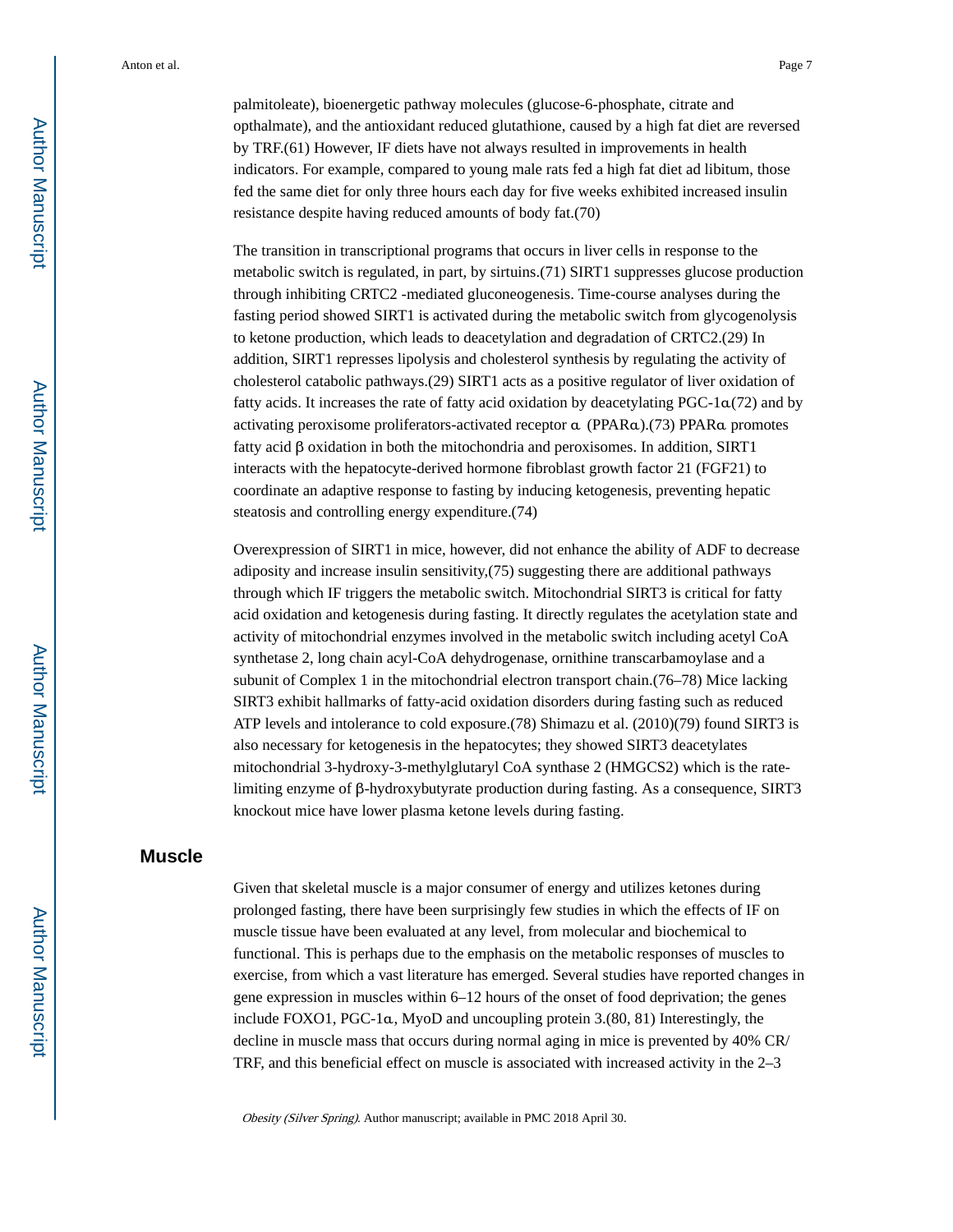hours prior to feeding and improved performance in agility tests.(23) When mice are maintained on a high-fat diet they become obese when fed ad libitum, but when maintained on ADF they do not become obese and retain muscle mass.(82) Moreover, mice on a low fat diet gain more muscle when on ADF compared to mice fed the same diet ad libitum.(82)

Accumulating evidence suggests some organ systems exhibit similar cellular and molecular responses to aerobic exercise and IF (e.g., suppression of mTOR, stimulation of autophagy, and mitochondrial biogenesis).(83, 84) It is therefore informative to briefly summarize major responses of muscle cells to exercise before reviewing effects of fasting on muscles. Acetylcholine released from presynaptic terminals of motor neurons activates nicotinic receptors on the muscle cell membrane resulting in membrane depolarization and  $Ca^{2+}$ influx through voltage-dependent channels and  $Ca^{2+}$  release from the endoplasmic (sarcoplasmic) reticulum. The  $Ca^{2+}$  then engages multiple downstream signals including kinases (e.g., CaMKII) and phosphatases (e.g., calcineurin), SIRT1 and SIRT3, reactive oxygen species, AMPK, and the transcription factors CREB, FOXO1, FOXO3 and PGC-1α. (85) Similar to exercise, fasting for time-periods sufficient to flip the metabolic switch results in the activation of AMPK in muscle cells which, in turn, can activate SIRT1.(86) Consequently, gene expression programs and posttranslational modifications of extant proteins that promote mitochondrial biogenesis, autophagy and cellular stress resistance are activated, while mTOR and overall protein synthesis are suppressed.

IF and exercise stimulate mitochondrial biogenesis and mitochondrial stress resistance in muscle cells by mechanisms involving the second messenger  $Ca^{2+}$  and an increase of the AMP/ATP ratio. The elevation of cytoplasmic  $Ca^{2+}$  levels that mediates muscle contraction also activates  $Ca^{2+}/cal$ calmodulin-dependent protein kinase IV which, in turn, activates the transcription factor CREB. The increase in the AMP/ATP ratio activates AMPK. Both CREB and AMPK up-regulate expression of PGC-1α, a master regulator of the transcription of multiple genes which encode proteins that mediate the division and growth of mitochondria.(87) As in liver cells, fasting induces the expression of SIRT3 in skeletal muscle cells, and SIRT3 knockout mice exhibit reduced activities of AMPK and CREB, and reduced expression of PGC-1α.(88) SIRT3 also protects muscle cells against oxidative stress by deacetylating and activating SOD2. Data also suggest fasting stimulates autophagy in muscle cells by mechanisms involving AMPK-mediated inhibition of mTOR signaling and up-regulation of the autophagy-promoting proteins FOXO3a and ULK1.(89) AMPK also contributes to the increased sensitivity of muscle cells to insulin that occurs in response to IF and exercise. Thus, mice deficient in AMPKα2 are resistant to the insulin-sensitizing effect of a TRF diet in which they are provided an amount of food equivalent to 60% of their ad libitum intake.(90) Moreover, mice with muscle-specific AMPK knockout exhibit hyperglycemia and impaired gluconeogenesis, which may result from impaired autophagy in muscle cells.(91)

#### **Cardiovascular System**

Studies of rats and mice have documented robust effects of IF and/or ADF on heart rate and blood pressure. In one study, transmitters were implanted in rats that enabled continuous monitoring of heart rate and blood pressure in their home cages.(92) After 48 hour baseline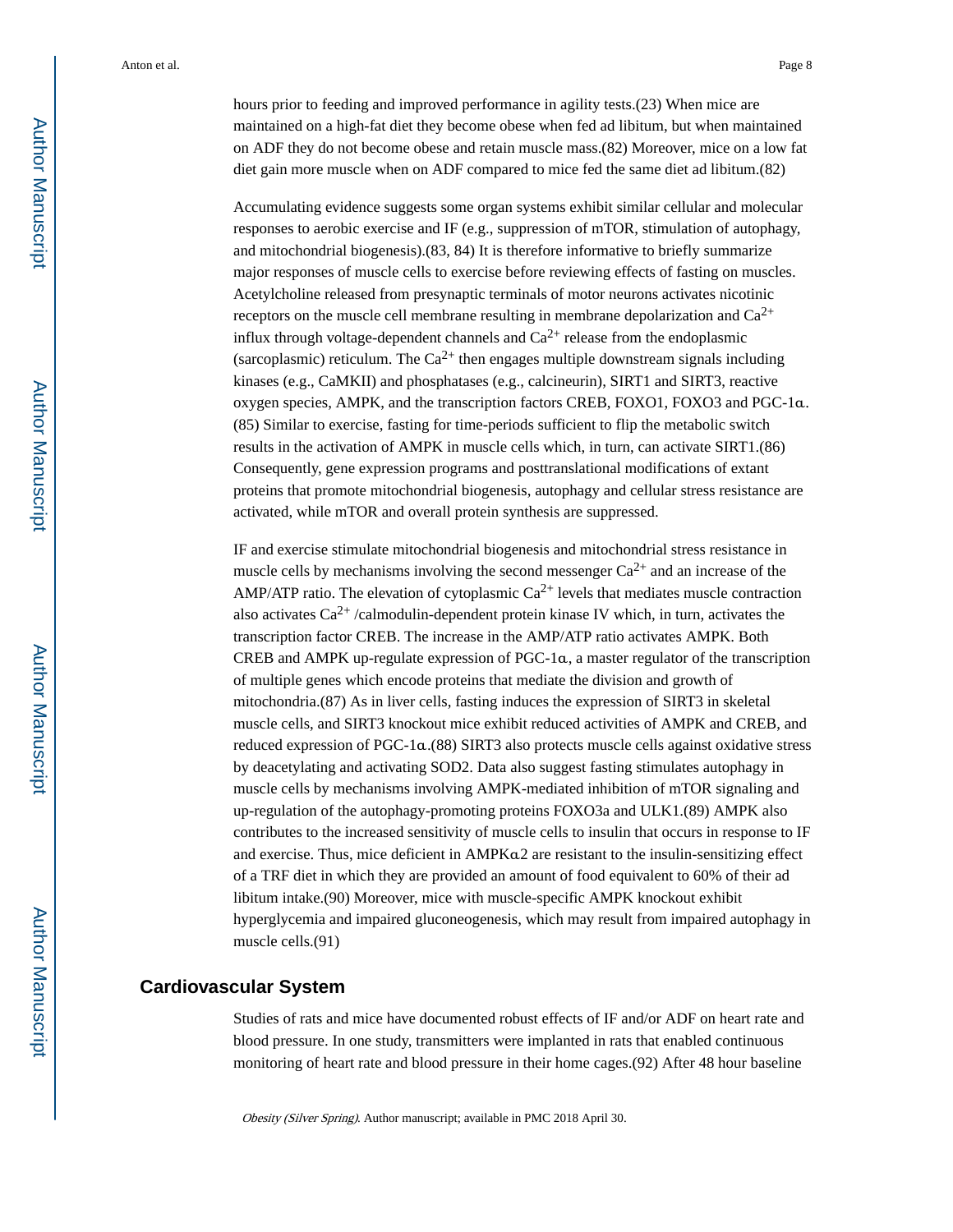recordings were acquired, the rats were assigned to either ad libitum control diet or an ADF diet and recordings were made at designated time periods during a six month period. In rats on the ADF diet, but not the ad libitum diet, resting heart rate and blood pressure decreased progressively during the first month of ADF and were thereafter maintained at the lower levels (350 beats/min in ad libitum (AL) rats versus 250 beats/min in ADF rats; mean blood pressure of 120 mm Hg in AL rats and 90 mm Hg in IF rats). Moreover, rats on ADF exhibited superior cardiovascular stress adaptation as indicated by reduced blood pressure and heart rate elevation during and after one hour of immobilization stress.(92) However, it was reported that male rats maintained on ADF for six months exhibit reduced cardiac reserve,(93) although it is unclear whether this is related to a pathological process or is associated with a long-term reduction in cardiac load due to the reduced blood pressure and heart rate in response to ADF.(63)

Heart rate variability is also increased in response to ADF, as a result of enhanced parasympathetic tone.(93) The effects of ADF on heart rate, blood pressure and heart rate variability are very similar to the effects of endurance training, suggesting similar underlying mechanisms.(94) Interestingly, the effects of IF on cardiovascular regulation result from BDNF-mediated enhancement of activity of cholinergic cardiovagal neurons in the brainstem dorsal motor nucleus of the vagus.(95) Because exercise is known to be a potent inducer of BDNF expression in the brain,(96) studies are needed to determine whether brainstem BDNF signaling also mediates the beneficial effects of endurance training on heart rate and blood pressure.

#### **Central Nervous System**

The decline in cognitive function with age is forestalled in mice maintained on 40% CR/ TRF.(97, 98) For example, an early study showed 40% CR/TRF prevented age-related decrements in motor performance (rotarod test) and maze learning (14 unit T-maze) in mice. (99) Although the cellular and molecular mechanisms by which IF enhances cognitive and motor performance have not been established, the shift to ketone utilization appears to be one of the key biological mechanisms that prevents age-related reductions in brain white matter integrity, and preserves spatial memory.(97)

Emerging findings also suggest other possible mechanisms through which IF can maintain or even enhance cognitive function during aging. For example, both normal weight and obese mice maintained for three months on 40% CR/TRF exhibit an increased density of dendritic spines on hippocampal dentate granule neurons, and this increase in synapse numbers is correlated with an increased level of brain-derived neurotrophic factor (BDNF). (100) It is well known that BDNF plays fundamental roles in learning and memory and also mediates the anxiolytic and antidepressant effects of exercise and antidepressant drugs.(96, 101) BDNF signaling may play important roles in the enhancement of synaptic plasticity by IF, as well as in the production of new neurons from stem cells (neurogenesis) in the hippocampus.(102) Recent findings suggest β-OHB also has important signaling functions involving activation of transcription factors. In neurons, β-OHB induces the expression of BDNF, which, in turn stimulates mitochondrial biogenesis and the formation of new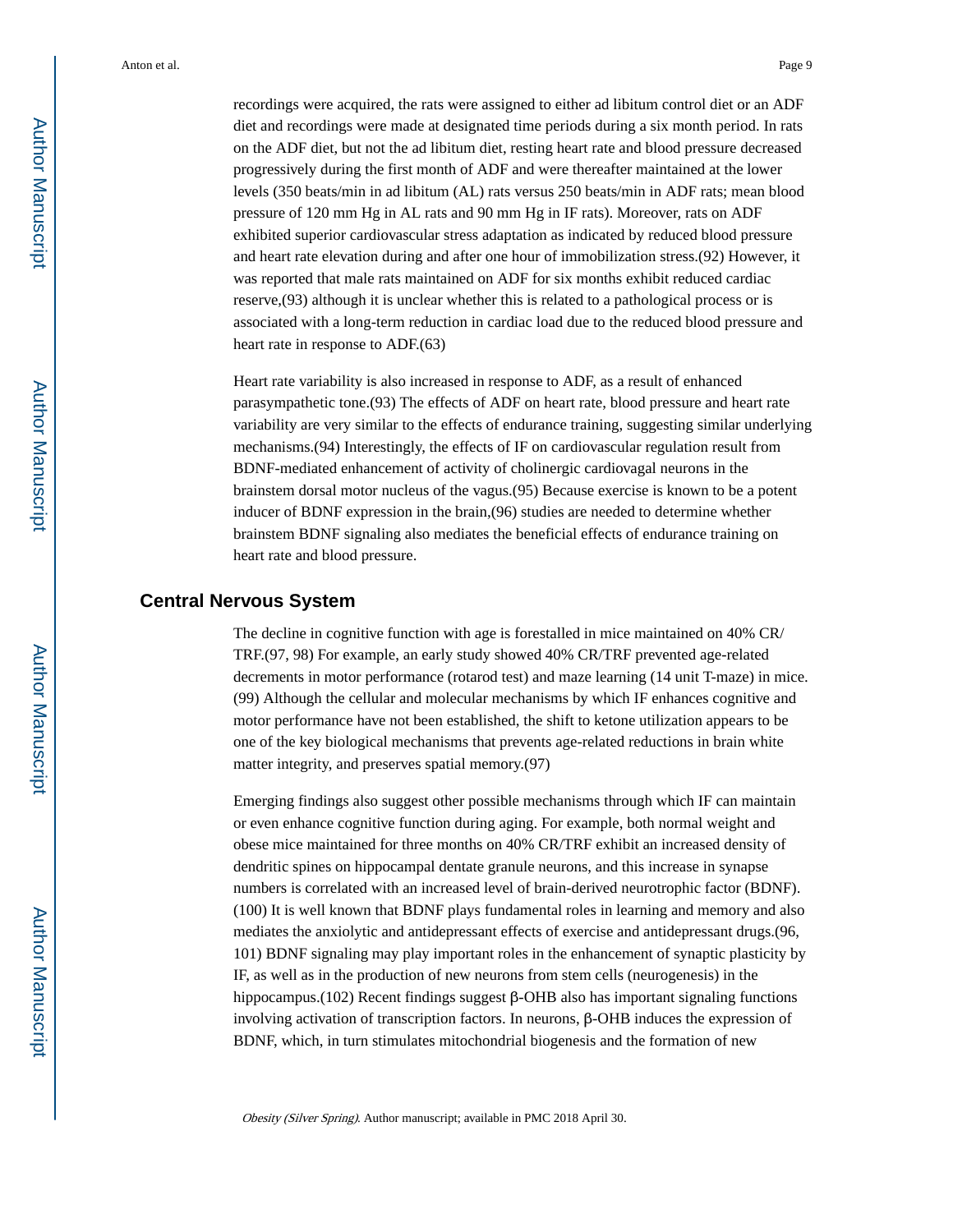synapses. In these ways, events triggered by the metabolic switch may play major roles in the optimization of performance of the brain and body by IF.

In addition to BDNF, studies have shown ADF increases the expression of fibroblast growth factor 2, heme oxygenase 1 and glucose regulated protein 78 in the cerebral cortex and striatum; these proteins are known to protect neurons against excitotoxic, metabolic and oxidative stress.(103) Studies of mice with a conditional knockout of CREB in the hippocampus and forebrain have demonstrated a critical role for this transcription factor as a mediator of the cognition-enhancing effects of IF (40% CR/TRF).(104) Additional findings suggest 50% CR/TRF can prevent age-related increases in DNA methylation, which may thereby sustain the expression/responsivity of genes involved in adaptive neuroplasticity and cognition.(105) Collectively, the available data suggest IF affects multiple transcriptioncoupled signaling pathways that result in bolstering of synaptic plasticity and neuronal stress resistance.

Recent studies of laboratory animals provide further support that cognitive function and physical performance are enhanced by IF. For example, when mice were maintained on an ADF diet for 6–8 months, their performance in two different learning and memory tests (an operant conditioning task and a novel object recognition task) was significantly improved compared to control mice fed daily.(106) Similarly, mice maintained on ADF for 11 months exhibited superior cognitive ability in the Barnes maze test of spatial memory.(107) Another study found when old rats (20 months old) were maintained on an ADF diet for three months their locomotor performance on a rotarod test, as well as their learning and memory performance on a water maze test, were significantly improved.(108) Thus, findings from pre-clinical trials suggest IF can improve cognitive and locomotor performance even when initiated late in life.

Numerous studies have shown ADF can protect neurons in the brain against dysfunction and degeneration in animal models of a range of different neurological disorders including epilepsy,(109) Alzheimer's disease,(110) and Parkinson's disease (111) and stroke (112). For example, mice maintained on ADF for three months prior to transient occlusion of the middle cerebral artery (an animal model of focal ischemic stroke) exhibit highly significant reductions in brain damage and neurological deficits, and a reduction in stroke-induced reactive neurogenesis.(112) The underlying mechanisms likely involve both activation of adaptive stress response signaling pathways in neurons by neurotrophic factors and neurotransmitters,(112) and circulating factors. It is well established that the ketone β-OHB can suppress epileptic seizures, and emerging findings suggest β-OHB may also play a role in the neuroprotective effects of IF in animal models of Alzheimer's and Parkinson's diseases and stroke. As evidence, it was reported that β-OHB stimulates transcription of the gene encoding BDNF in hippocampal neurons.(113) With regards to future translational studies it will be of considerable interest to determine whether IF is beneficial when initiated after the onset of symptoms in animal models first, and then in human patients.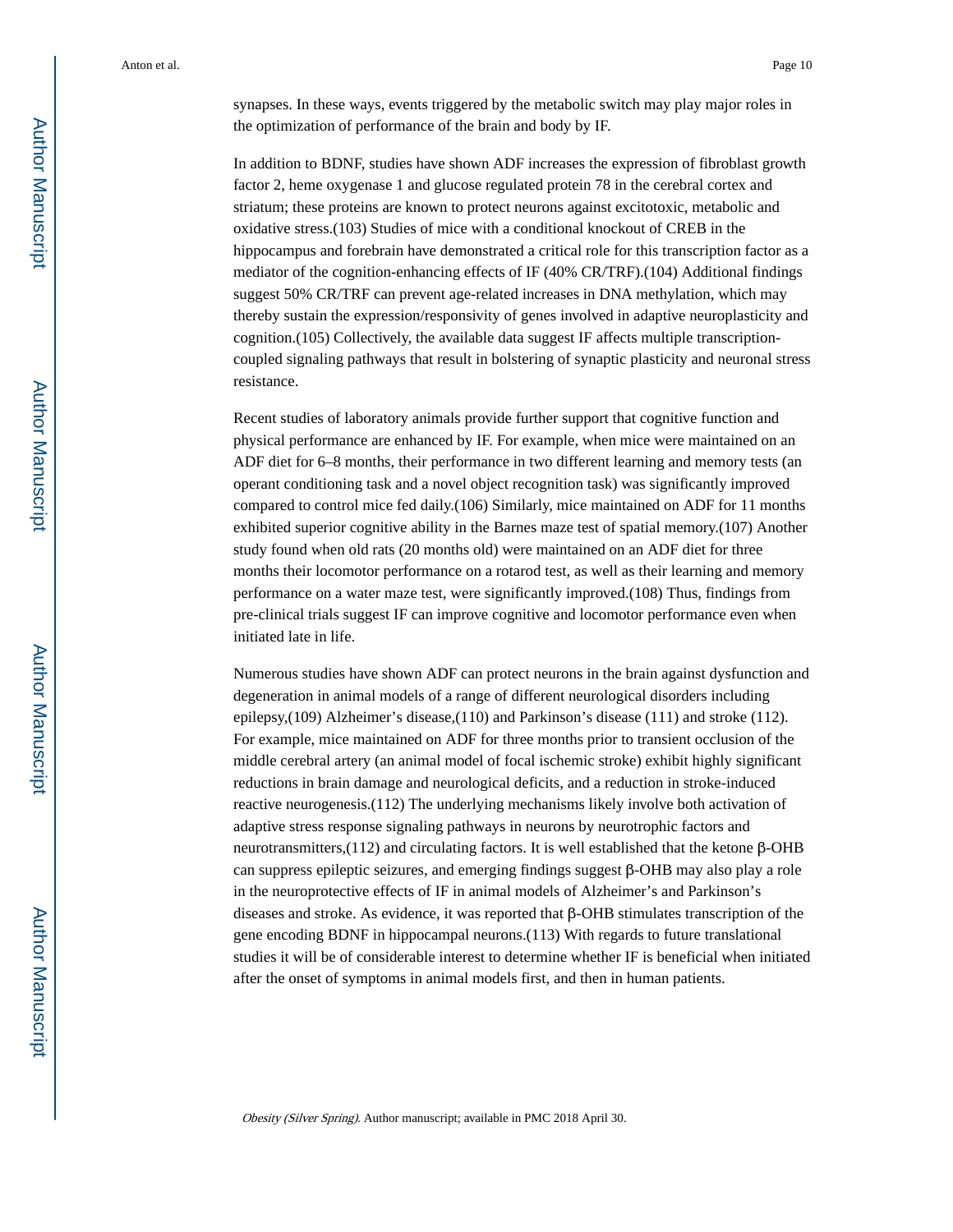#### **Impact of Intermittent Fasting on Changes in Body Composition in Humans**

Individuals with a typical Western eating pattern of three or more meals per day never flip the metabolic switch and thus their ketone levels remain continuously low. Additionally, as their insulin resistance increases with excess weight and diabetes, the time it takes to flip the switch is prolonged (Figure 2). The different IF eating patterns described in this article all flip the metabolic switch with varying frequencies and durations (Figure 2). Compared to an eating pattern in which food is consumed over long time intervals (typically 12 or more hours daily), IF eating patterns may result in a wide range of beneficial effects on health including improved glucose metabolism,(7, 10, 114–116) reduced inflammation,(117, 118) reduced blood pressure,(12, 75, 115, 119) improved cardiovascular health,(120–123) and increased resistance of cells to stress and disease in humans (Figure 3).(118, 124) These effects have been clearly established in animal studies as described above, but only some of these adaptations to IF have been investigated in humans, and then typically in overweight or obese subjects.

Many of the beneficial metabolic and health effects of IF described above may be driven by reductions in body weight and/or body fat. With caloric restriction, approximately onefourth to one-third of the weight loss is known to be of lean tissue. In a study of 34 healthy men randomly assigned to either a normal control diet or daily TRF (16 hours of daily fasting) and followed for two months during which they maintained a standard resistance training program, the men in the TRF group showed a reduction in fat mass with retention of lean mass and maximal strength.(125) Although findings from the latter and several other previous studies suggest a smaller proportion of lean mass is lost following IF regimens compared to continuous CR for weight loss,(8, 54) there is a need for more research in this area as this approach may not be optimal for all adults and patient populations. This is also a particularly important question for older adults, due to the loss of muscle mass associated with both aging (sarcopenia) and in response to caloric restriction.(126, 127)

In order to gain a better understanding of the effects of IF regimens on changes in body composition, we reviewed the effects of both TRF and ADF regimens on body composition in humans based on findings from clinical trials completed over the past couple decades. Our preset inclusion criteria were the following: 1) interventional clinical trials, 2) sample sizes of at least 10 participants, 3) intervention periods of four weeks or longer, 4) inclusion of adult participants (>18 years), 5) objective measures of body weight and body composition pre- and post-intervention, and 6) article written in the English language. We identified these trials by searching PubMed using the following terms: "fasting" and/or "intermittent fasting" and/or "alternate day fasting" and/or "time restricted feeding" and/or "alternate day modified fasting." Filters were set to allow only "clinical trials," "human" studies, and "English" studies to be displayed.

For IF studies involving TRF, defined as fasting for periods of at least 12 hours but less than 24 hours, three of the four eligible studies reported significant reductions in body weight and fat mass. No significant changes in lean mass were reported for any study, which suggests the observed weight losses were primarily comprised of body fat. The magnitude of weight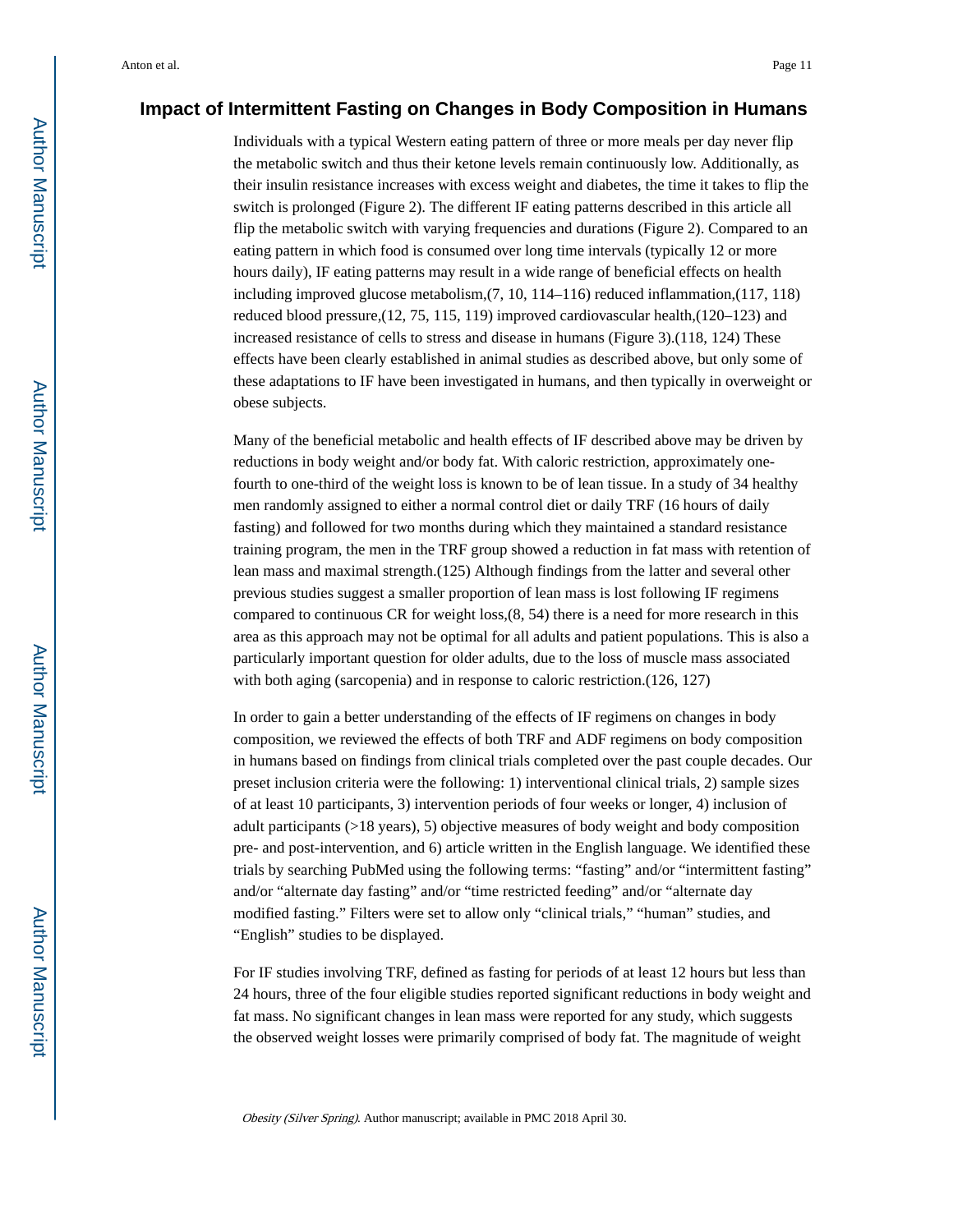loss, however, was relatively small  $( $5.0 \text{ kg}$ )$  in all studies. Table 2 presents findings from clinical trials that examined TRF.(122, 125, 128–130)

For IF studies involving ADMF or ADF, the vast majority (9 of 10) trials tested ADMF interventions with only one trial testing an ADF intervention. Significant reductions in body weight and fat mass were observed in 10 of the 10 eligible trials, and the magnitude of weight losses were quite large with half (5 of 10) of these trials reporting clinically meaningful reductions in body weight  $(> 5.0 \text{ kg})$ . Noteworthy, the five trials that did not report a clinically meaningful weight reduction were of a short-term duration (8–12 weeks), and all five of these trials reported significant weight losses of 3.0 kg or more. The reported effects on lean mass were mixed with three of the 10 eligible trials reporting significant reductions in lean mass. Based on these findings, ADMF regimens appear to produce consistent reductions in body weight and body fat mass but have less consistent effects on changes in lean mass. Table 3 presents findings from clinical trials that examined ADMF and ADF regimens.(12, 54, 119, 131–135)

## **Impact of Intermittent Fasting on Changes in Cardio-Metabolic Health in Humans**

In this section, we briefly review the emerging findings on the effects of IF on cardiometabolic outcomes, in humans. Metabolic syndrome, a combination of insulin resistance, hypertension and abdominal obesity, is a major risk factor for atherosclerotic heart disease and consequent myocardial infarction and heart failure.(136) Each of these defining features of the metabolic syndrome is mitigated by IF in rats and mice,(92, 93) and in models of type 2 (insulin resistance-mediated) diabetes.(63, 69, 137) An emerging literature indicates IF can also ameliorate many of the key features of the metabolic syndrome in humans by decreasing fasting glucose, fasting insulin, and insulin resistance.(8, 138)

In most studies, IF regimens have been shown to reduce overall fat mass and visceral fat both of which have been linked to increased diabetes risk.(139) IF regimens ranging in duration from 8 to 24 weeks have consistently been found to decrease insulin resistance.(12, 115, 118, 119, 122, 123, 131, 132, 134, 140) In line with this, many, but not all,(7) largescale observational studies have also shown a reduced risk of diabetes in participants following an IF eating pattern. For example, in a study conducted by Horne and colleagues, (120) a series of patients in Utah undergoing coronary artery cauterization were surveyed for the practice of periodic fasting (a common religious practice in the Mormon Church) and for the presence of diabetes based on diagnosis and medication use. Participants who reported periodically fasting had a significantly lower odds ratio for having diabetes compared to those who did not report fasting regularly. In line with this, IF regimens (both TRF and ADMF) have been found to decrease fasting glucose levels by 3 to 6% in individuals with prediabetes.(12, 123, 134) IF regimens, however, do not appear to affect fasting glucose levels in healthy individuals.(141)

In most studies, IF regimens have been shown to reduce traditional cardiovascular risk factors. Reductions in total cholesterol typically range from 6 to 21%, with LDL cholesterol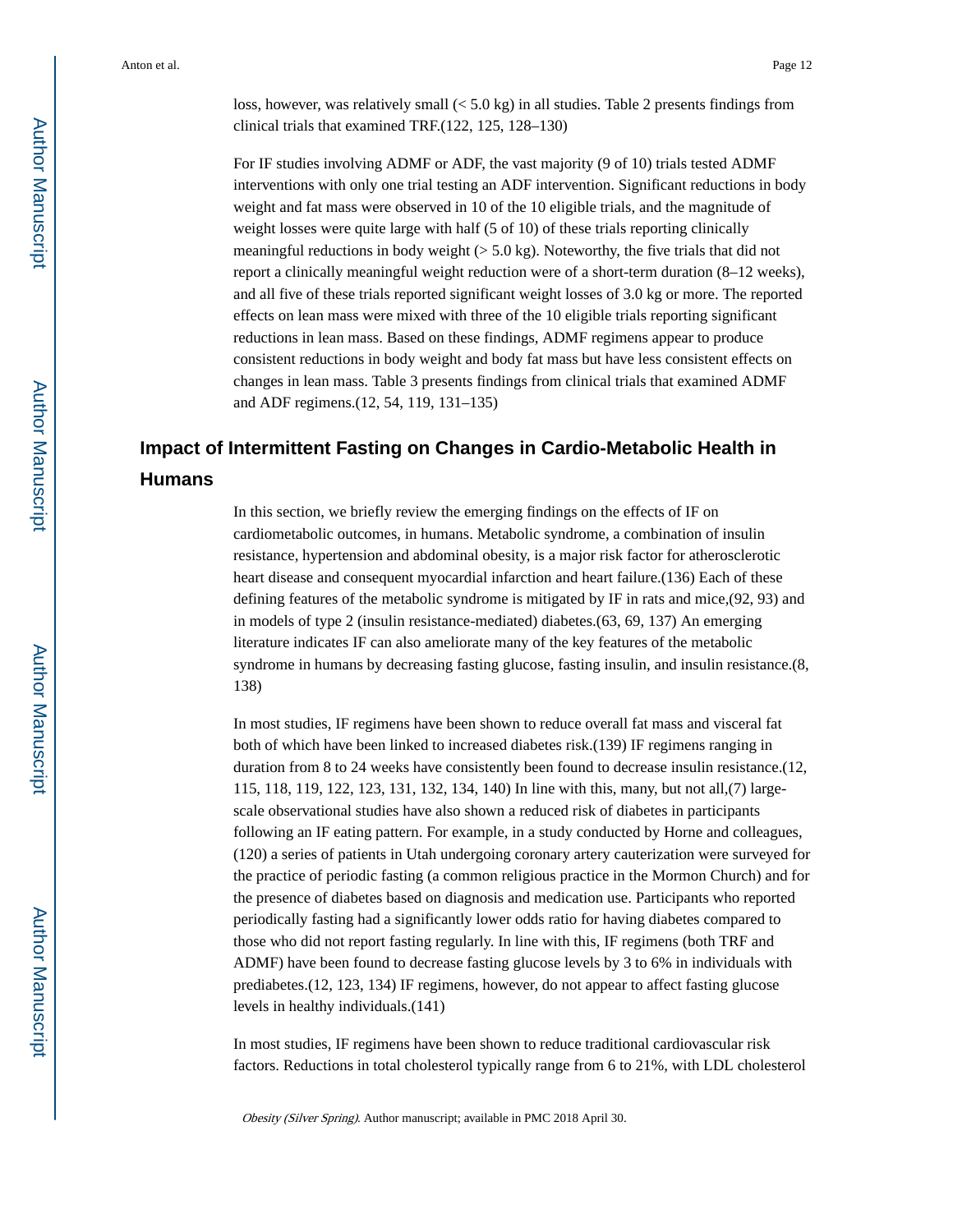decreasing by 7 to 32% following IF interventions.(12, 115, 118, 122, 123, 134) Similarly, IF regimens have also been shown to decrease triglyceride levels by between 16 to 42% in the majority of studies tested.(12, 115, 118, 119, 122, 123, 131, 132, 134, 140) Significant reductions in systolic (3 to 8%) and diastolic blood pressure (6 to 10%) have also been reported following 6 to 24 weeks of IF, though these changes appear to be driven by weight loss as significant reductions in blood pressure were only reported in studies in which participants lost 6% or more of their body weight.(12, 115, 123, 132)

Not all human trials, however, have demonstrated beneficial effects of TRF on cardiometabolic health indicators. For example, in a small study of middle-age adults, participants were provided three full meals of food corresponding to their estimated daily caloric intake within a 4-hour period  $(4 - 8$  PM) each day for two months. Compared to when participants ate the same three meals spaced at typical breakfast lunch and dinner times, there were very few significant differences in health indicators during a two-month diet period.(129) Where significant, some changes were positive (reduced fat mass and HDL cholesterol) and some were negative (increased blood pressure and LDL cholesterol). When glucose tolerance tests were performed in the morning on the same participants, those on TRF exhibited poorer glucose tolerance compared to participants eating three regularly spaced meals.(128) The latter difference, however, was likely due to the fact the glucose tolerance test was performed within 12 hours of consumption of a full day's amount of calories as indicated by elevated glucose levels, but normal levels of insulin, leptin, ghrelin and adiponectin in the TRF group.(128)

## **Impact of Intermittent Fasting on Cognitive and Performance Outcomes in Humans**

Human trials of IF that include cognitive and physical performance outcomes are unfortunately limited. Studies of cognition and mood during extended fasts, however, suggest few or no adverse effects, and improvements in performance in some cognitive domains including executive function have been reported.(142–144) In regards to physical performance, a recent randomized controlled trial of IF (20 hours of fasting 4 days/week) during one month of resistance training in men demonstrated superior improvements in upper and lower body endurance in the IF group compared to the control group.(130) Clearly, many additional controlled trials of long-term IF protocols in which brain function and physical performance are evaluated in human subjects are needed to confirm the evidence from evolutionary considerations and anthropological studies.

#### **Future Directions**

While our review suggests IF results in both weight and fat loss (even when caloric intake is not limited), as well as increased insulin sensitivity in overweight subjects, there remains an important need for randomized controlled trials (RCTs) of IF in normal weight subjects. Emerging findings indicate that IF when combined with resistance training can produce beneficial changes in body composition and strength in young, healthy males. Additional studies are needed to better understand the effects of combining IF with resistance training on body composition and strength outcomes in other populations.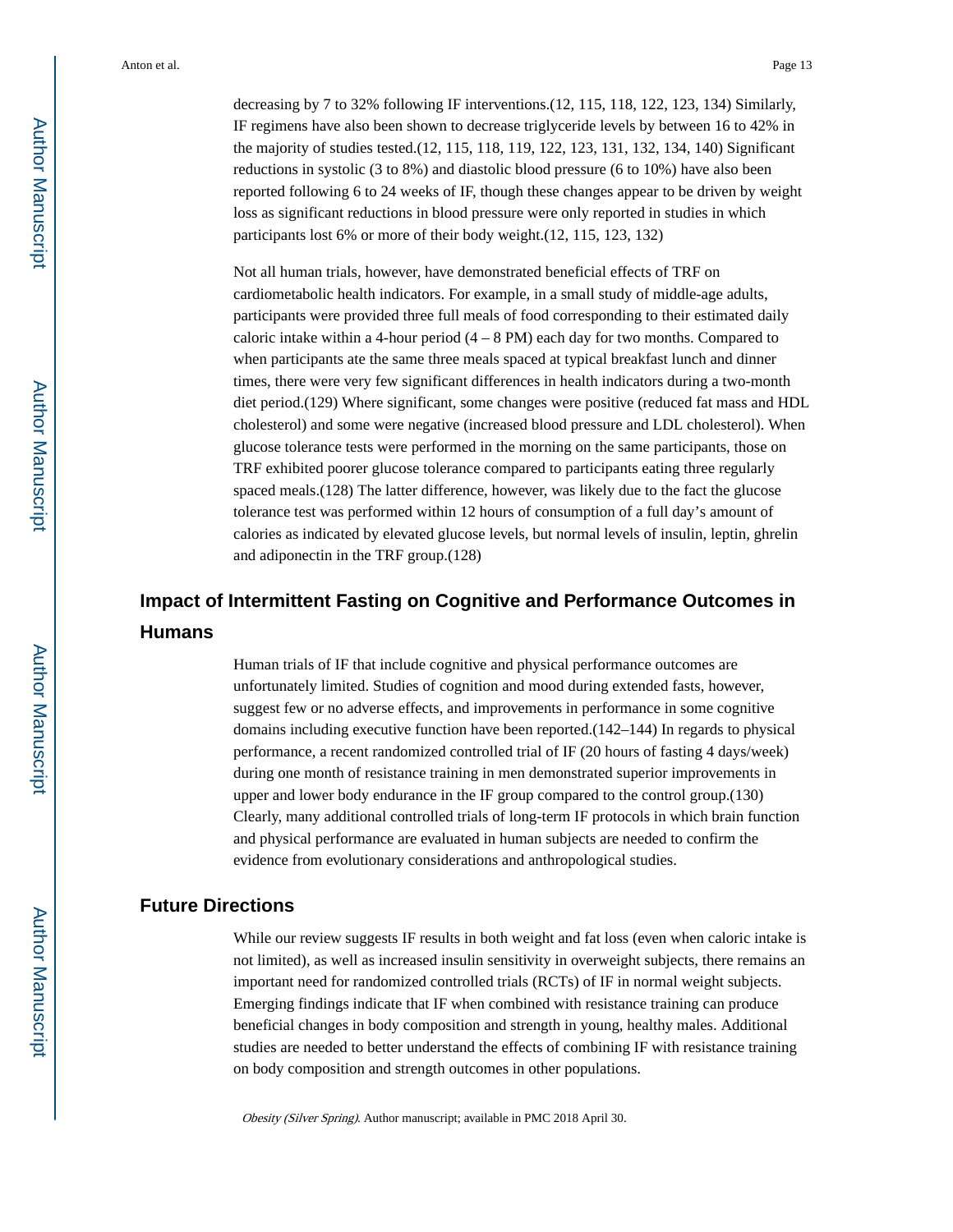There remains an important need for interventions that can improve unhealthy changes in body composition that occur during aging. Given the known loss of lean mass that occurs during both aging and continuous CR, IF regimens may be an effective approach to help older adults lose unhealthy weight while retaining larger amounts of lean mass.

When taken together with animal studies, the medical experience with fasting, glucose regulation and diabetes strongly suggests IF can be effective in preventing type 2 diabetes. Thus, RCTs of IF with end points that focus on disease outcomes and/or performance outcomes (e.g., endurance and cognition) should be pursued. The feasibility of such approaches should also be carefully evaluated in such trials, as individuals in some previous trials have reported high levels of hunger and potential discomfort on fasting days.(124, 140)

Of high relevance to the feasibility question, we suggest that future randomized controlled IF trials should use biomarkers of the metabolic switch (e.g., plasma ketone levels) as a measure of compliance and the magnitude of negative energy balance during the fasting period. It is critical for this switch to occur in order to shift metabolism from lipidogenesis (fat storage) to fat mobilization for energy through fatty acid β-oxidation. Moreover, based on the growing body of research that indicates ketones are the preferred fuel for both the brain and body,(18) we hypothesize that once the metabolic switch occurs, both the tolerability and sustainability of IF regimens are greatly increased. Experimental studies, however, are needed to distinguish the effects of caloric restriction versus the metabolic switch induced by IF regimens on fat metabolism, hunger, and overall tolerability.

As the health benefits and therapeutic efficacies of IF in different disease conditions emerge from RCTs, it is important to understand the current barriers to widespread use of IF by the medical and nutrition community and to develop strategies for broad implementation. One argument against IF is that, despite the plethora of animal data, some human studies have failed to show such significant benefits of IF over CR.(54) Adherence to fasting interventions has been variable, some short-term studies have reported over 90% adherence, (54) whereas in a one year ADMF study the dropout rate was 38% vs 29% in the standard caloric restriction group.(135)

There are many reasons some individuals experience difficulties adhering to IF regimens, but most notably is the fact that very few studies ensured that "the switch" was truly flipped and ketosis was achieved. Although some individuals have difficulties in adherence, the majority of studies show similar dropout or non-adherence rates in the treatment and control groups. Finally, despite the many longer-term studies with very few adverse events, safety remains a potential concern. If findings of the research outlined above provide additional support for the metabolic benefits of IF, however, it is foreseeable in the near future that healthcare professionals may recommend IF regimens to patients who are overweight, insulin resistant, and/or hypertensive.

#### **Acknowledgments**

Drs. Anton and Leeuwenburgh are supported by the University of Florida's Claude D. Pepper Older Americans Independence Center (NIH/NIA P30AG028740). Drs. Moehl, Marosi, and Mattson are supported by the National Institute on Aging Intramural Research Program.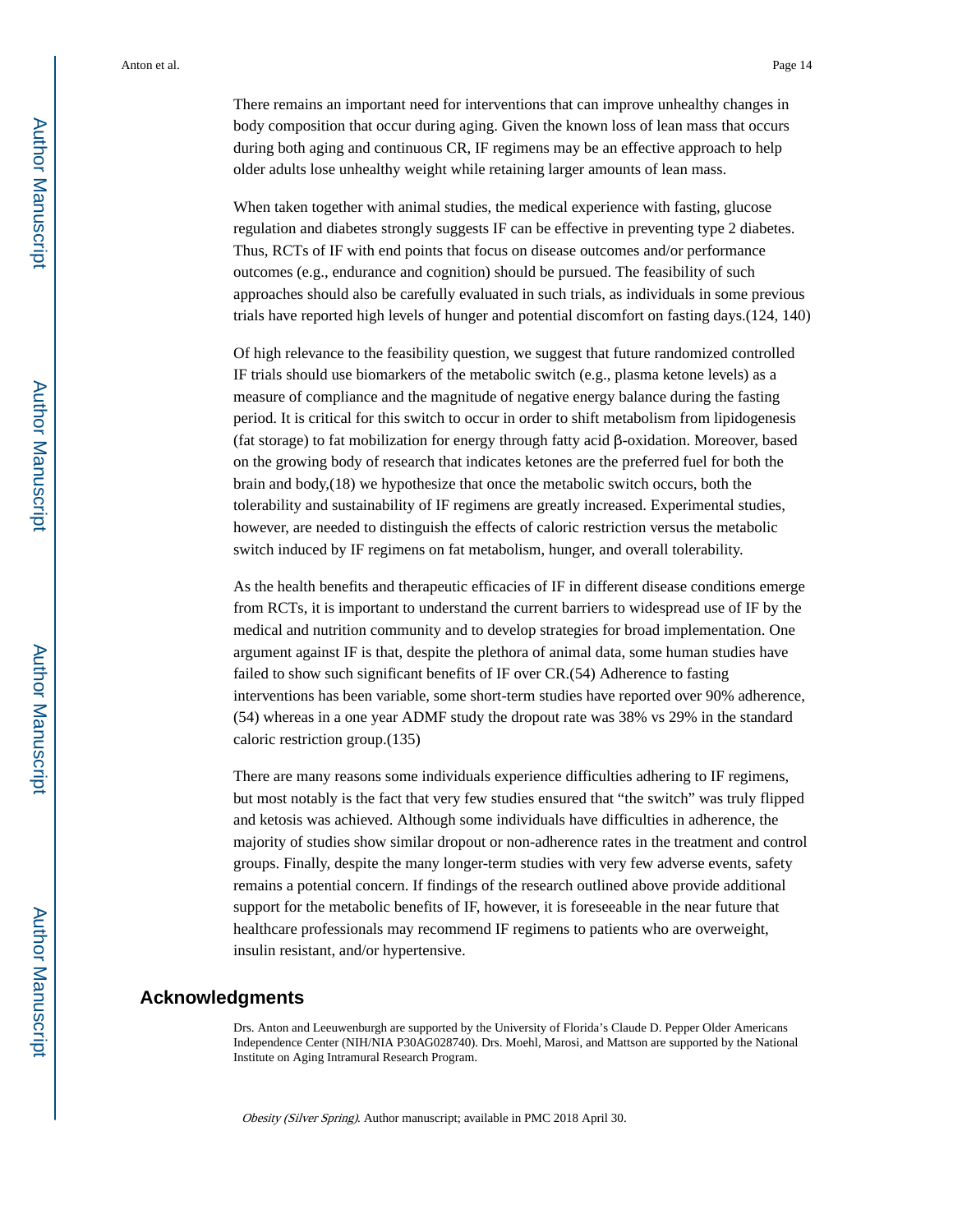We would like to acknowledge both Ju Han Lee (graduate student at the University of Florida) and Madison Goetze (undergraduate student at the University of Florida) for their assistance in putting together the tables and editing this manuscript.

#### **Reference List**

- 1. Weindruch R. The retardation of aging by caloric restriction: studies in rodents and primates. Toxicol Pathol. 1996; 24(6):742–5. [PubMed: 8994305]
- 2. Colman RJ, Anderson RM, Johnson SC, et al. Caloric restriction delays disease onset and mortality in rhesus monkeys. Science. 2009; 325(5937):201–4. [PubMed: 19590001]
- 3. Redman LM, Ravussin E. Caloric restriction in humans: impact on physiological, psychological, and behavioral outcomes. Antioxid Redox Signal. 2011; 14(2):275–87. [PubMed: 20518700]
- 4. Scheen AJ. The future of obesity: new drugs versus lifestyle interventions. Expert Opin Investig Drugs. 2008; 17(3):263–7.
- 5. Anton S, Leeuwenburgh C. Fasting or caloric restriction for healthy aging. Exp Gerontol. 2013; 48(10):1003–5. [PubMed: 23639403]
- 6. Barnosky AR, Hoddy KK, Unterman TG, Varady KA. Intermittent fasting vs daily calorie restriction for type 2 diabetes prevention: a review of human findings. Transl Res. 2014; 164(4):302–11. [PubMed: 24993615]
- 7. Harvie M, Wright C, Pegington M, et al. The effect of intermittent energy and carbohydrate restriction v. daily energy restriction on weight loss and metabolic disease risk markers in overweight women. Br J Nutr. 2013; 110(8):1534–47. [PubMed: 23591120]
- 8. Varady KA. Intermittent versus daily calorie restriction: which diet regimen is more effective for weight loss? Obes Rev. 2011; 12(7):e593–e601. [PubMed: 21410865]
- 9. Mattson MP, Longo VD, Harvie M. Impact of intermittent fasting on health and disease processes. Ageing Res Rev. 2016
- 10. Arguin H, Dionne IJ, Senechal M, et al. Short- and long-term effects of continuous versus intermittent restrictive diet approaches on body composition and the metabolic profile in overweight and obese postmenopausal women: a pilot study. Menopause. 2012; 19(8):870–6. [PubMed: 22735163]
- 11. Longo VD, Panda S. Fasting, Circadian Rhythms, and Time-Restricted Feeding in Healthy Lifespan. Cell Metab. 2016; 23(6):1048–59. [PubMed: 27304506]
- 12. Varady KA, Bhutani S, Klempel MC, et al. Alternate day fasting for weight loss in normal weight and overweight subjects: a randomized controlled trial. Nutr J. 2013; 12(1):146. [PubMed: 24215592]
- 13. Rothschild J, Hoddy KK, Jambazian P, Varady KA. Time-restricted feeding and risk of metabolic disease: a review of human and animal studies. Nutr Rev. 2014; 72(5):308–18. [PubMed: 24739093]
- 14. Rooth G, Carlstrom S. Therapeutic fasting. Acta Medica Scandinavica. 1970; 187(6):455–63. [PubMed: 5458176]
- 15. Lawlor T, Wells DG. Metabolic hazards of fasting. American Journal of Clinical Nutrition. 1969; 22(8):1142–9. [PubMed: 5805225]
- 16. Spencer IO. Death during therapeutic starvation for obesity. Lancet. 1968; 1(7555):1288–90. [PubMed: 4172144]
- 17. Fasting and obesity. British Medical Journal. 1978; 1(6114):673. [PubMed: 630290]
- 18. Puchalska P, Crawford PA. Multi-dimensional Roles of Ketone Bodies in Fuel Metabolism, Signaling, and Therapeutics. Cell Metab. 2017; 25(2):262–84. [PubMed: 28178565]
- 19. Volek JS, Noakes T, Phinney SD. Rethinking fat as a fuel for endurance exercise. Eur J Sport Sci. 2015; 15(1):13–20. [PubMed: 25275931]
- 20. Varady KA, Hellerstein MK. Do calorie restriction or alternate-day fasting regimens modulate adipose tissue physiology in a way that reduces chronic disease risk? Nutr Rev. 2008; 66(6):333– 42. [PubMed: 18522622]
- 21. Cahill GF. Fuel Metabolism in Starvation. Annu Rev Nutr. 2005; 26:1–22.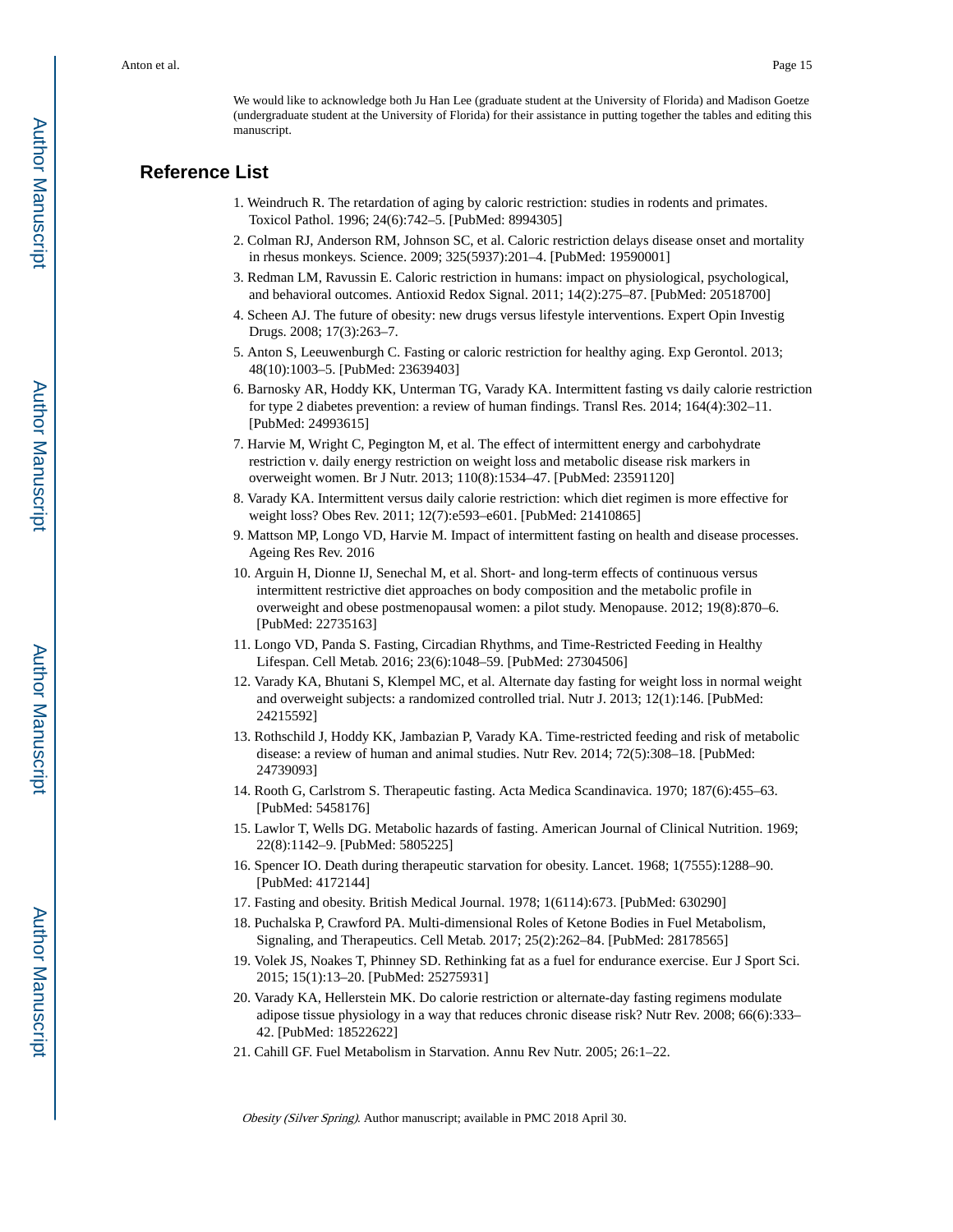- 22. Gano LB, Patel M, Rho JM. Ketogenic diets, mitochondria, and neurological diseases. J Lipid Res. 2014; 55(11):2211–28. [PubMed: 24847102]
- 23. van NK, Rusli F, van DM, et al. Behavioural changes are a major contributing factor in the reduction of sarcopenia in caloric-restricted ageing mice. J Cachexia Sarcopenia Muscle. 2015; 6(3):253–68. [PubMed: 26401472]
- 24. Nakamura MT, Yudell BE, Loor JJ. Regulation of energy metabolism by long-chain fatty acids. Prog Lipid Res. 2014; 53:124–44. [PubMed: 24362249]
- 25. Schuler M, Ali F, Chambon C, et al. PGC1alpha expression is controlled in skeletal muscles by PPARbeta, whose ablation results in fiber-type switching, obesity, and type 2 diabetes. Cell Metab. 2006; 4(5):407–14. [PubMed: 17084713]
- 26. Luquet S, Lopez-Soriano J, Holst D, et al. Peroxisome proliferator-activated receptor delta controls muscle development and oxidative capability. FASEB J. 2003; 17(15):2299–301. [PubMed: 14525942]
- 27. Handschin C, Chin S, Li P, et al. Skeletal muscle fiber-type switching, exercise intolerance, and myopathy in PGC-1alpha muscle-specific knock-out animals. J Biol Chem. 2007; 282(41):30014– 21. [PubMed: 17702743]
- 28. MacNulty DR, Tallian A, Stahler DR, Smith DW. Influence of group size on the success of wolves hunting bison. PLoS One. 2014; 9(11):e112884. [PubMed: 25389760]
- 29. Walker AK, Yang F, Jiang K, et al. Conserved role of SIRT1 orthologs in fasting-dependent inhibition of the lipid/cholesterol regulator SREBP. Genes Dev. 2010; 24(13):1403–17. [PubMed: 20595232]
- 30. Crittenden AN, Schnorr SL. Current views on hunter-gatherer nutrition and the evolution of the human diet. Am J Phys Anthropol. 2017; 16263(Suppl):84–109. [PubMed: 28105723]
- 31. De Vynck JC, Anderson R, Atwater C, et al. Return rates from intertidal foraging from Blombos Cave to Pinnacle Point: Understanding early human economies. J Hum Evol. 2016; 92:101–15. [PubMed: 26989020]
- 32. Mattson MP. Challenging oneself intermittently to improve health. Dose Response. 2014; 12(4): 600–18. [PubMed: 25552960]
- 33. Kastner, M. Fasting. In: Kastner, M., Burroughs, H., editors. Alternative healing: The complete AZ guide to over 160 different alternative therapies. Las Mesa: Halcyon Publishing; 1993. p. 92-93.
- 34. A Dictionary of Thoughts. Tyron Edwards; 1908. p. 339
- 35. Mark, Twain. My Debut as a Literary Person. 1903
- 36. Allen FM. Studies Concerning Diabetes. 1914; 63:939–43.
- 37. Fitz R. The Treatment of Diabetes Mellitus. Medical Clinics of North America. 1923; 7:649–67.
- 38. Genuth SM. Insulin secretion in obesity and diabetes: an illustrative case. Annals of Internal Medicine. 1977; 87(6):714–6. [PubMed: 337868]
- 39. Jackson IM, McKiddie MT, Buchanan KD. Effect of fasting on glucose and insulin metabolism of obese patients. Lancet. 1969; 1(7589):285–7. [PubMed: 4178981]
- 40. Greenfield M, Kolterman O, Olefsky JM, Reaven GM. The effect of ten days of fasting on various aspects of carbohydrate metabolism in obese diabetic subjects with significant fasting hyperglycemia. Metabolism: Clinical & Experimental. 1978; 27(12:Suppl 2) Suppl-52.
- 41. Beck P, Koumans JHT, Winterling CA, Stein MF, Daughaday WH, Kipnis DM. Studies of Insulin and Growth Hormone Secretion in Human Obesity. Journal of Laboratory & Clinical Medicine. 1964; 64:654. [PubMed: 14233154]
- 42. Jackson IM, McKiddie MT, Buchanan KD. The effect of prolonged fasting on carbohydrate metabolism: evidence for heterogeneity in obesity. Journal of Endocrinology. 1968; 40(2):259–60. [PubMed: 5635957]
- 43. Jackson IM, McKiddie MT, Buchanan KD. Influence of blood-lipid levels and effect of prolonged fasting on carbohydrate metabolism in obesity. Lancet. 1971; 2(7722):450–2. [PubMed: 4105326]
- 44. Jackson RA, Moloney M, Lowy C, et al. Differences between metabolic responses to fasting in obese diabetic and obese nondiabetic subjects. Diabetes. 1971; 20(4):214–27. [PubMed: 4927927]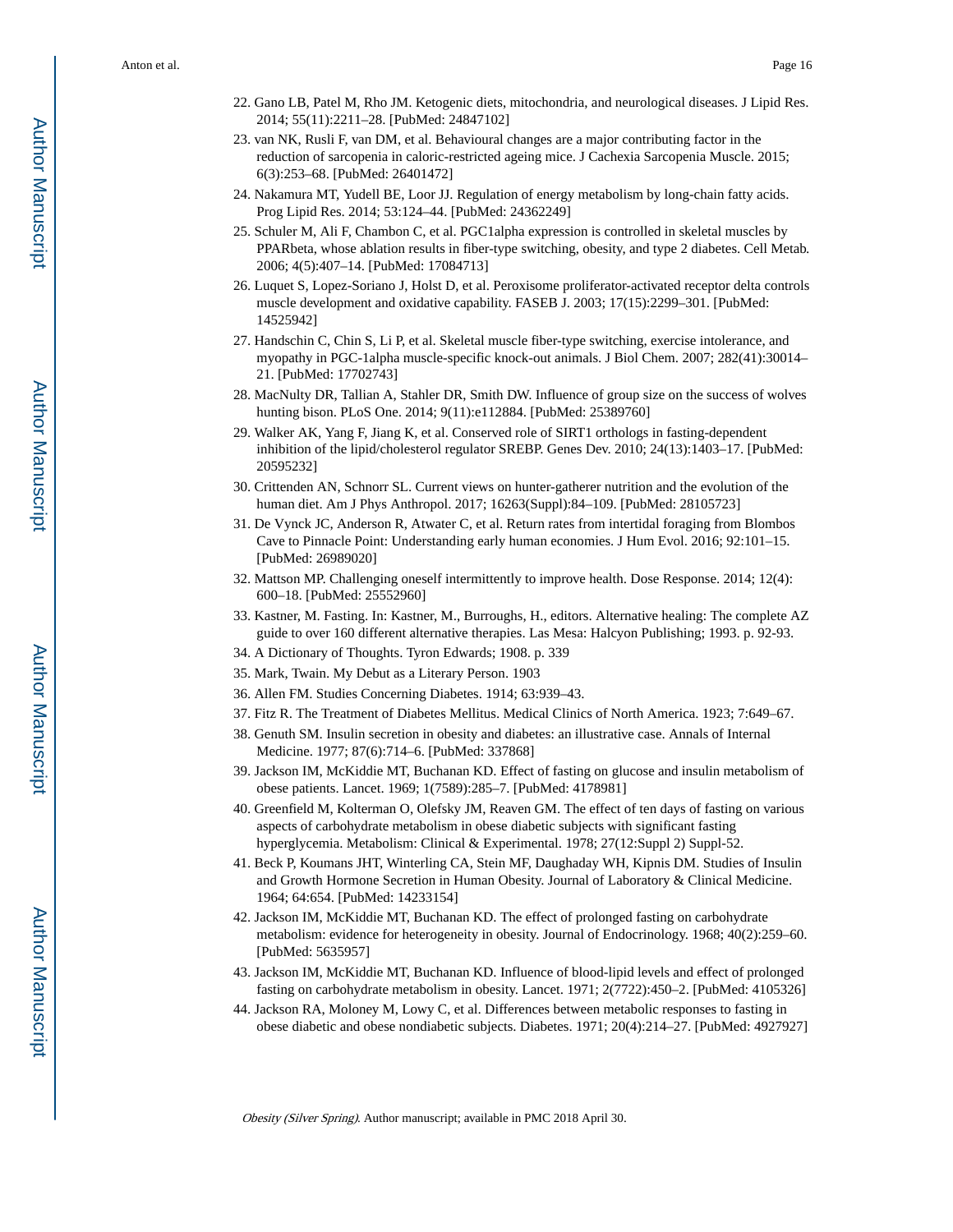- 45. Yalow RS, Glick SM, Roth J, Berson SA. Plasma Insulin and Growth Hormone Levels in Obesity and Diabetes. Annals of the New York Academy of Sciences. 1965; 131:357–73. [PubMed: 5216975]
- 46. Schalch DS. Changes in Carbohydrate Tolerance in Obese Diabetics During Starvation. Diabetes. 1966; 15:527.
- 47. Harrison MT, Harden RM. The long-term value of fasting in the treatment of obesity. Lancet. 1966; 2(7477):1340–2. [PubMed: 4162798]
- 48. Hermann LS, Iversen M. Death during therapeutic starvation. Lancet. 1968; 2(7561):217.
- 49. Munro JF, Duncan LJ. Fasting in the treatment of obesity. Practitioner. 1972; 208(246):493–8. [PubMed: 4557055]
- 50. Devathasan G, Koh C. Wernicke's encephalopathy in prolonged fasting. Lancet. 1982; 2(8307): 1108–9.
- 51. Waterston JA, Gilligan BS. Wernicke's encephalopathy after prolonged fasting. Medical Journal of Australia. 1986; 145(3–4):154–5. [PubMed: 3736479]
- 52. Ross SK, Macleod A, Ireland JT, Thomson WS. Acidosis in obese fasting patients. British Medical Journal. 1969; 1(640):380–1. [PubMed: 5762846]
- 53. Kerndt PR, Naughton JL, Driscoll CE, Loxterkamp DA. Fasting: the history, pathophysiology and complications. Western Journal of Medicine. 1982; 137(5):379–99. [PubMed: 6758355]
- 54. Catenacci VA, Pan Z, Ostendorf D, et al. A randomized pilot study comparing zerocalorie alternate-day fasting to daily caloric restriction in adults with obesity. Obesity (Silver Spring). 2016; 24(9):1874–83. [PubMed: 27569118]
- 55. Duffy PH, Feuers R, Nakamura KD, Leakey J, Hart RW. Effect of chronic caloric restriction on the synchronization of various physiological measures in old female Fischer 344 rats. Chronobiol Int. 1990; 7(2):113–24. [PubMed: 2242505]
- 56. Duffy PH, Feuers RJ, Hart RW. Effect of chronic caloric restriction on the circadian regulation of physiological and behavioral variables in old male B6C3F1 mice. Chronobiol Int. 1990; 7(4):291– 303. [PubMed: 2085870]
- 57. Barzilai N, Banerjee S, Hawkins M, Chen W, Rossetti L. Caloric restriction reverses hepatic insulin resistance in aging rats by decreasing visceral fat. J Clin Invest. 1998; 101(7):1353–61. [PubMed: 9525977]
- 58. Greene AE, Todorova MT, McGowan R, Seyfried TN. Caloric restriction inhibits seizure susceptibility in epileptic EL mice by reducing blood glucose. Epilepsia. 2001; 42(11):1371–8. [PubMed: 11879337]
- 59. Goodrick CL, Ingram DK, Reynolds MA, Freeman JR, Cider NL. Differential effects of intermittent feeding and voluntary exercise on body weight and lifespan in adult rats. J Gerontol. 1983; 38(1):36–45. [PubMed: 6848584]
- 60. Anson RM, Guo Z, de CR, et al. Intermittent fasting dissociates beneficial effects of dietary restriction on glucose metabolism and neuronal resistance to injury from calorie intake. Proc Natl Acad Sci U S A. 2003; 100(10):6216–20. [PubMed: 12724520]
- 61. Hatori M, Vollmers C, Zarrinpar A, et al. Time-restricted feeding without reducing caloric intake prevents metabolic diseases in mice fed a high-fat diet. Cell Metab. 2012; 15(6):848–60. [PubMed: 22608008]
- 62. Duan W, Guo Z, Jiang H, Ware M, Mattson MP. Reversal of behavioral and metabolic abnormalities, and insulin resistance syndrome, by dietary restriction in mice deficient in brainderived neurotrophic factor. Endocrinology. 2003; 144(6):2446–53. [PubMed: 12746306]
- 63. Wan R, Camandola S, Mattson MP. Intermittent fasting and dietary supplementation with 2-deoxy-D-glucose improve functional and metabolic cardiovascular risk factors in rats. FASEB J. 2003; 17(9):1133–4. [PubMed: 12709404]
- 64. Wan R, Ahmet I, Brown M, et al. Cardioprotective effect of intermittent fasting is associated with an elevation of adiponectin levels in rats. J Nutr Biochem. 2010; 21(5):413–7. [PubMed: 19423320]
- 65. Chaix A, Zarrinpar A, Miu P, Panda S. Time-restricted feeding is a preventative and therapeutic intervention against diverse nutritional challenges. Cell Metab. 2014; 20(6):991–1005. [PubMed: 25470547]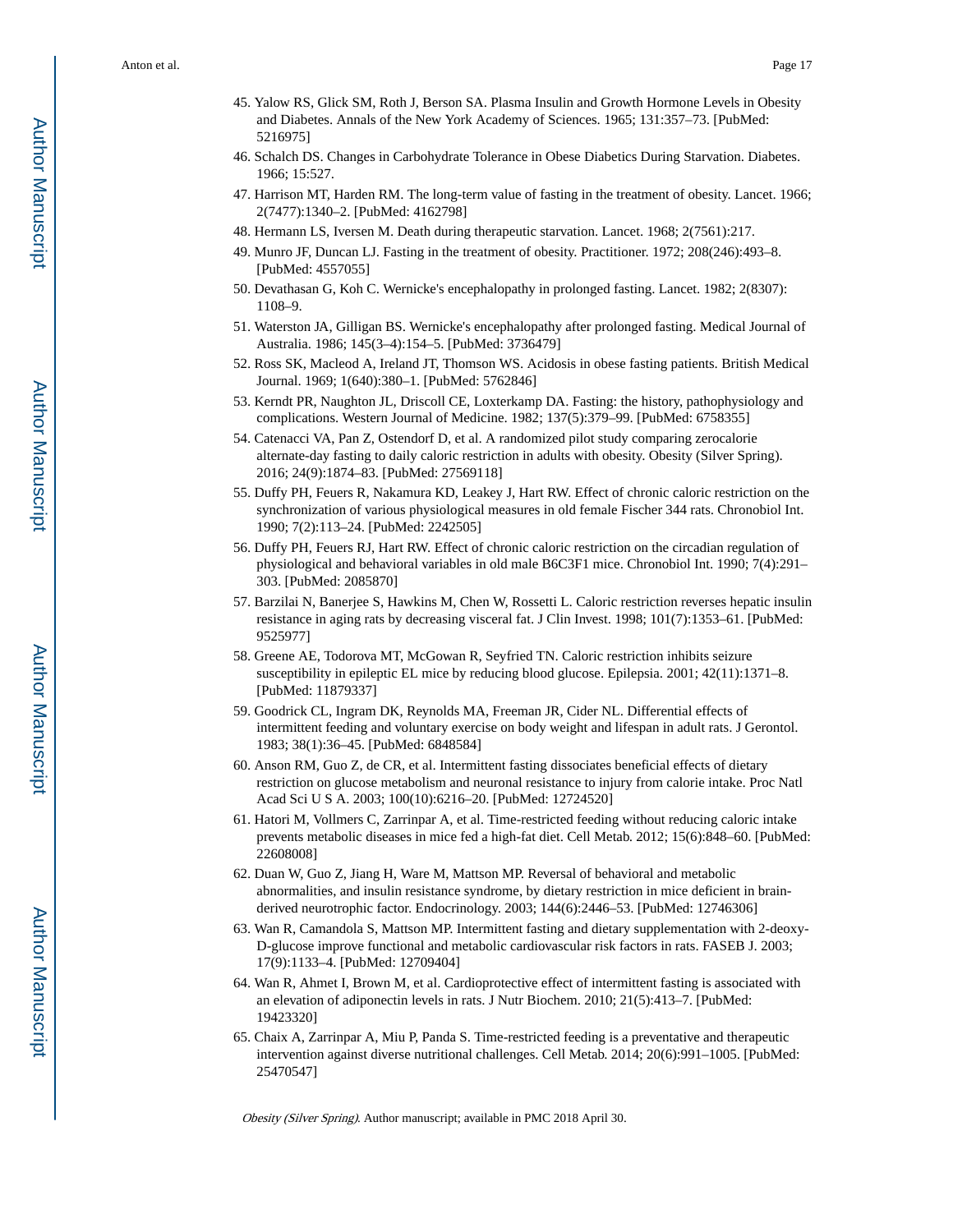- 66. Brandhorst S, Choi IY, Wei M, et al. A Periodic Diet that Mimics Fasting Promotes Multi-System Regeneration, Enhanced Cognitive Performance, and Healthspan. Cell Metab. 2015; 22(1):86–99. [PubMed: 26094889]
- 67. Satoh Y, Kawai H, Kudo N, Kawashima Y, Mitsumoto A. Time-restricted feeding entrains daily rhythms of energy metabolism in mice. Am J Physiol Regul Integr Comp Physiol. 2006; 290(5):R1276–R1283. [PubMed: 16384858]
- 68. Sherman H, Genzer Y, Cohen R, Chapnik N, Madar Z, Froy O. Timed high-fat diet resets circadian metabolism and prevents obesity. FASEB J. 2012; 26(8):3493–502. [PubMed: 22593546]
- 69. Belkacemi L, Selselet-Attou G, Bulur N, Louchami K, Sener A, Malaisse WJ. Intermittent fasting modulation of the diabetic syndrome in sand rats. III. Post-mortem investigations. Int J Mol Med. 2011; 27(1):95–102. [PubMed: 21069262]
- 70. Park S, Yoo KM, Hyun JS, Kang S. Intermittent fasting reduces body fat but exacerbates hepatic insulin resistance in young rats regardless of high protein and fat diets. J Nutr Biochem. 2017; 40:14–22. [PubMed: 27835792]
- 71. Liu Y, Dentin R, Chen D, et al. A fasting inducible switch modulates gluconeogenesis via activator/coactivator exchange. Nature. 2008; 456(7219):269–73. [PubMed: 18849969]
- 72. Rodgers JT, Lerin C, Haas W, Gygi SP, Spiegelman BM, Puigserver P. Nutrient control of glucose homeostasis through a complex of PGC-1alpha and SIRT1. Nature. 2005; 434(7029):113–8. [PubMed: 15744310]
- 73. Purushotham A, Schug TT, Xu Q, Surapureddi S, Guo X, Li X. Hepatocyte-specific deletion of SIRT1 alters fatty acid metabolism and results in hepatic steatosis and inflammation. Cell Metab. 2009; 9(4):327–38. [PubMed: 19356714]
- 74. Li Y, Wong K, Giles A, et al. Hepatic SIRT1 attenuates hepatic steatosis and controls energy balance in mice by inducing fibroblast growth factor 21. Gastroenterology. 2014; 146(2):539–49. [PubMed: 24184811]
- 75. Boutant M, Kulkarni SS, Joffraud M, et al. SIRT1 Gain of Function Does Not Mimic or Enhance the Adaptations to Intermittent Fasting. Cell Rep. 2016; 14(9):2068–75. [PubMed: 26923584]
- 76. Ahn BH, Kim HS, Song S, et al. A role for the mitochondrial deacetylase Sirt3 in regulating energy homeostasis. Proc Natl Acad Sci U S A. 2008; 105(38):14447–52. [PubMed: 18794531]
- 77. Hallows WC, Yu W, Smith BC, et al. Sirt3 promotes the urea cycle and fatty acid oxidation during dietary restriction. Mol Cell. 2011; 41(2):139–49. [PubMed: 21255725]
- 78. Hirschey MD, Shimazu T, Goetzman E, et al. SIRT3 regulates mitochondrial fatty-acid oxidation by reversible enzyme deacetylation. Nature. 2010; 464(7285):121–5. [PubMed: 20203611]
- 79. Shimazu T, Hirschey MD, Hua L, et al. SIRT3 deacetylates mitochondrial 3-hydroxy-3 methylglutaryl CoA synthase 2 and regulates ketone body production. Cell Metab. 2010; 12(6): 654–61. [PubMed: 21109197]
- 80. de LP, Farina P, Moreno M, et al. Sequential changes in the signal transduction responses of skeletal muscle following food deprivation. FASEB J. 2006; 20(14):2579–81. [PubMed: 17065218]
- 81. Furuyama T, Kitayama K, Yamashita H, Mori N. Forkhead transcription factor FOXO1 (FKHR) dependent induction of PDK4 gene expression in skeletal muscle during energy deprivation. Biochem J. 2003; 375(Pt 2):365–71. [PubMed: 12820900]
- 82. Gotthardt JD, Verpeut JL, Yeomans BL, et al. Intermittent Fasting Promotes Fat Loss With Lean Mass Retention, Increased Hypothalamic Norepinephrine Content, and Increased Neuropeptide Y Gene Expression in Diet-Induced Obese Male Mice. Endocrinology. 2016; 157(2):679–91. [PubMed: 26653760]
- 83. Hoppeler H, Baum O, Lurman G, Mueller M. Molecular mechanisms of muscle plasticity with exercise. Compr Physiol. 2011; 1(3):1383–412. [PubMed: 23733647]
- 84. Mattson MP. Energy intake and exercise as determinants of brain health and vulnerability to injury and disease. Cell Metab. 2012; 16(6):706–22. [PubMed: 23168220]
- 85. Vainshtein A, Hood DA. The regulation of autophagy during exercise in skeletal muscle. J Appl Physiol (1985). 2016; 120(6):664–73. [PubMed: 26679612]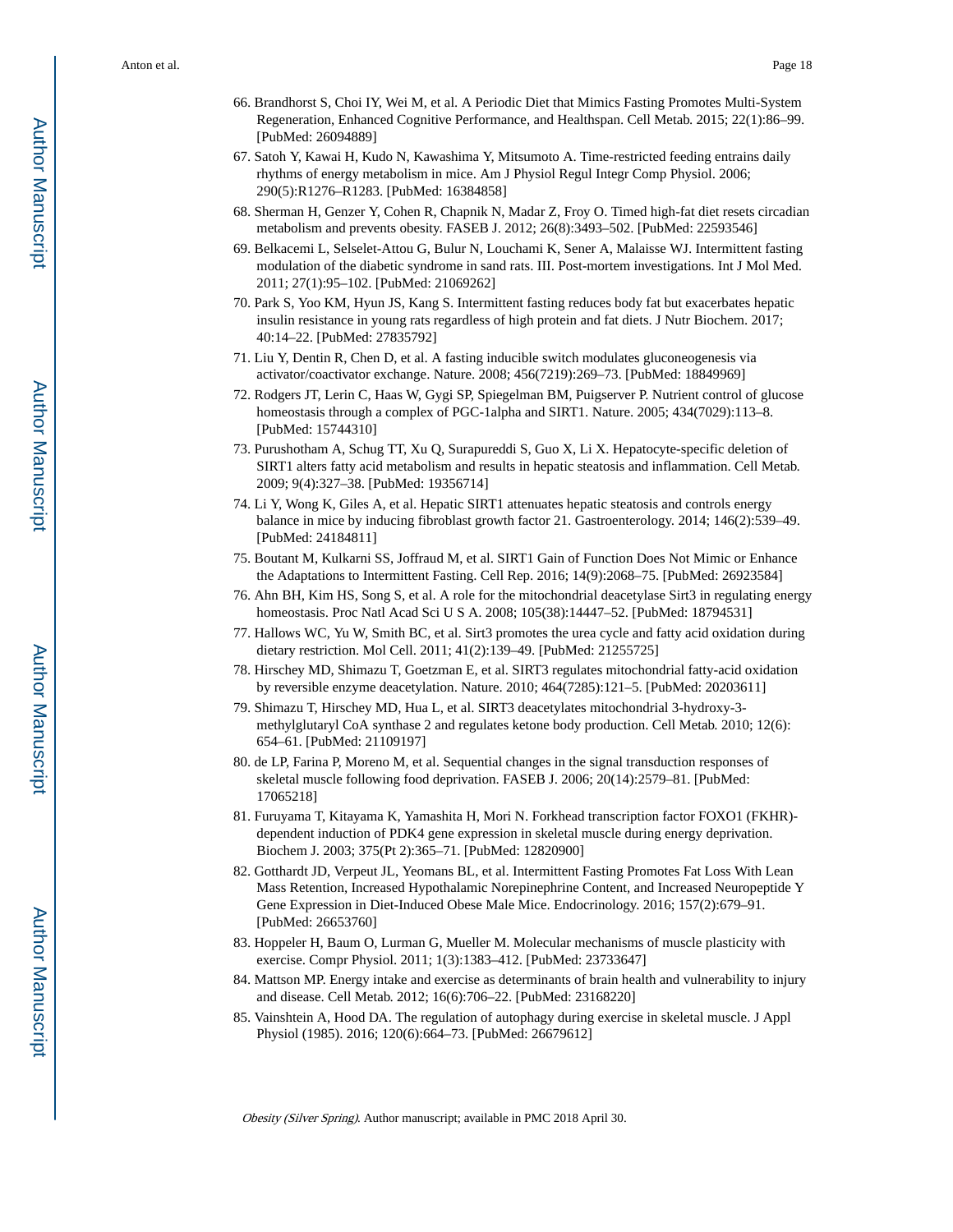- 86. Canto C, Jiang LQ, Deshmukh AS, et al. Interdependence of AMPK and SIRT1 for metabolic adaptation to fasting and exercise in skeletal muscle. Cell Metab. 2010; 11(3):213–9. [PubMed: 20197054]
- 87. Wu Z, Huang X, Feng Y, et al. Transducer of regulated CREB-binding proteins (TORCs) induce PGC-1alpha transcription and mitochondrial biogenesis in muscle cells. Proc Natl Acad Sci U S A. 2006; 103(39):14379–84. [PubMed: 16980408]
- 88. Palacios OM, Carmona JJ, Michan S, et al. Diet and exercise signals regulate SIRT3 and activate AMPK and PGC-1alpha in skeletal muscle. Aging (Albany NY). 2009; 1(9):771–83. [PubMed: 20157566]
- 89. Fritzen AM, Frosig C, Jeppesen J, et al. Role of AMPK in regulation of LC3 lipidation as a marker of autophagy in skeletal muscle. Cell Signal. 2016; 28(6):663–74. [PubMed: 26976209]
- 90. Wang P, Zhang RY, Song J, et al. Loss of AMP-activated protein kinase-alpha2 impairs the insulinsensitizing effect of calorie restriction in skeletal muscle. Diabetes. 2012; 61(5):1051–61. [PubMed: 22396207]
- 91. Bujak AL, Crane JD, Lally JS, et al. AMPK activation of muscle autophagy prevents fastinginduced hypoglycemia and myopathy during aging. Cell Metab. 2015; 21(6):883–90. [PubMed: 26039451]
- 92. Wan R, Camandola S, Mattson MP. Intermittent food deprivation improves cardiovascular and neuroendocrine responses to stress in rats. J Nutr. 2003; 133(6):1921–9. [PubMed: 12771340]
- 93. Mager DE, Wan R, Brown M, et al. Caloric restriction and intermittent fasting alter spectral measures of heart rate and blood pressure variability in rats. FASEB J. 2006; 20(6):631–7. [PubMed: 16581971]
- 94. Plews DJ, Laursen PB, Stanley J, Kilding AE, Buchheit M. Training adaptation and heart rate variability in elite endurance athletes: opening the door to effective monitoring. Sports Med. 2013; 43(9):773–81. [PubMed: 23852425]
- 95. Wan R, Weigand LA, Bateman R, Griffioen K, Mendelowitz D, Mattson MP. Evidence that BDNF regulates heart rate by a mechanism involving increased brainstem parasympathetic neuron excitability. J Neurochem. 2014; 129(4):573–80. [PubMed: 24475741]
- 96. Marosi K, Mattson MP. BDNF mediates adaptive brain and body responses to energetic challenges. Trends Endocrinol Metab. 2014; 25(2):89–98. [PubMed: 24361004]
- 97. Guo J, Bakshi V, Lin AL. Early Shifts of Brain Metabolism by Caloric Restriction Preserve White Matter Integrity and Long-Term Memory in Aging Mice. Front Aging Neurosci. 2015; 7:213. [PubMed: 26617514]
- 98. Kuhla A, Lange S, Holzmann C, et al. Lifelong caloric restriction increases working memory in mice. PLoS One. 2013; 8(7):e68778. [PubMed: 23874758]
- 99. Ingram DK, Weindruch R, Spangler EL, Freeman JR, Walford RL. Dietary restriction benefits learning and motor performance of aged mice. J Gerontol. 1987; 42(1):78–81. [PubMed: 3794202]
- 100. Stranahan AM, Lee K, Martin B, et al. Voluntary exercise and caloric restriction enhance hippocampal dendritic spine density and BDNF levels in diabetic mice. Hippocampus. 2009; 19(10):951–61. [PubMed: 19280661]
- 101. Mitre M, Mariga A, Chao MV. Neurotrophin signalling: novel insights into mechanisms and pathophysiology. Clin Sci (Lond). 2017; 131(1):13–23. [PubMed: 27908981]
- 102. Lee J, Duan W, Mattson MP. Evidence that brain-derived neurotrophic factor is required for basal neurogenesis and mediates, in part, the enhancement of neurogenesis by dietary restriction in the hippocampus of adult mice. J Neurochem. 2002; 82(6):1367–75. [PubMed: 12354284]
- 103. Arumugam TV, Phillips TM, Cheng A, Morrell CH, Mattson MP, Wan R. Age and energy intake interact to modify cell stress pathways and stroke outcome. Ann Neurol. 2010; 67(1):41–52. [PubMed: 20186857]
- 104. Fusco S, Ripoli C, Podda MV, et al. A role for neuronal cAMP responsive-element binding (CREB)-1 in brain responses to calorie restriction. Proc Natl Acad Sci U S A. 2012; 109(2):621– 6. [PubMed: 22190495]
- 105. Chouliaras L, van den Hove DL, Kenis G, et al. Age-related increase in levels of 5 hydroxymethylcytosine in mouse hippocampus is prevented by caloric restriction. Curr Alzheimer Res. 2012; 9(5):536–44. [PubMed: 22272625]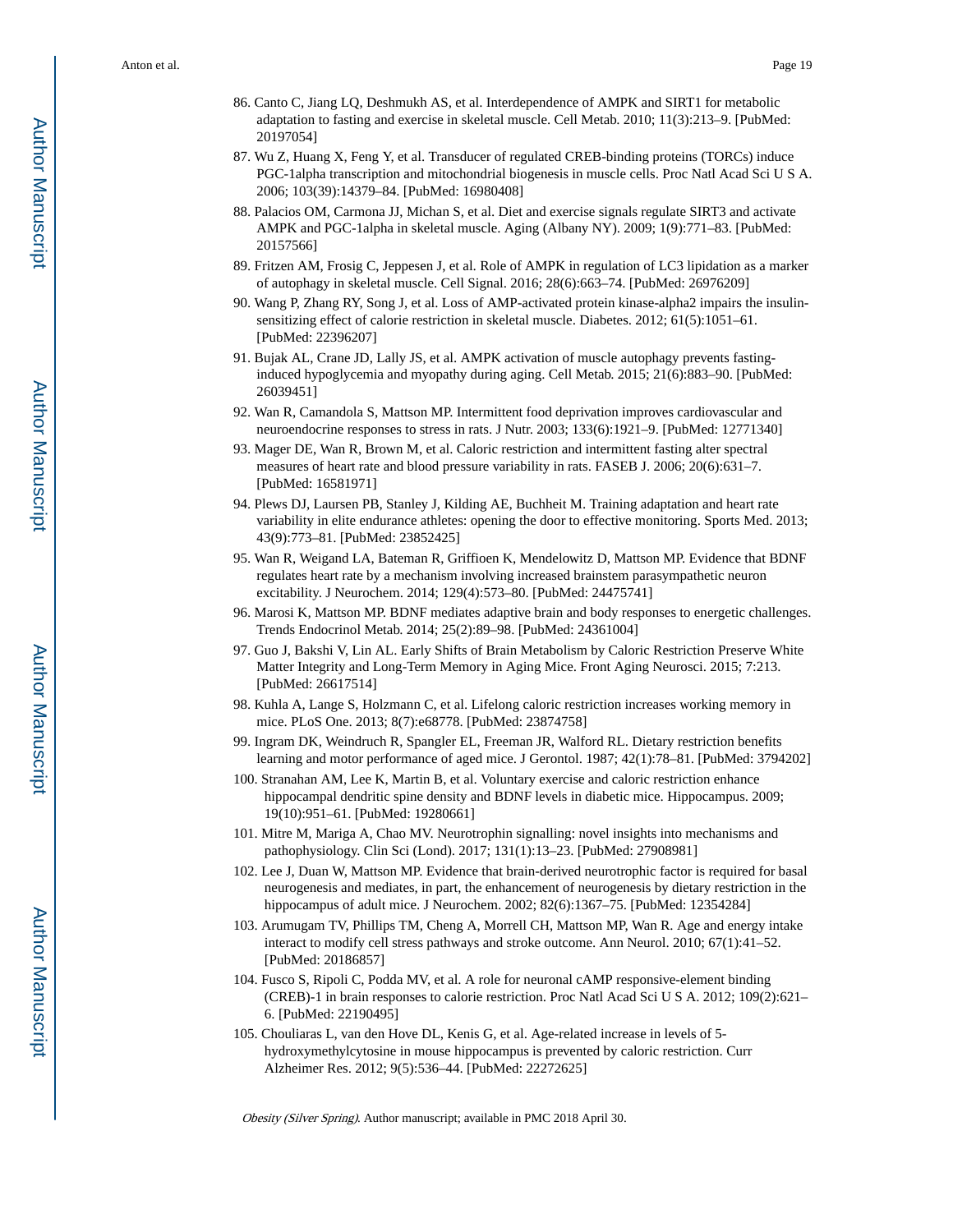- 106. Fontan-Lozano A, Saez-Cassanelli JL, Inda MC, et al. Caloric restriction increases learning consolidation and facilitates synaptic plasticity through mechanisms dependent on NR2B subunits of the NMDA receptor. J Neurosci. 2007; 27(38):10185–95. [PubMed: 17881524]
- 107. Li L, Wang Z, Zuo Z. Chronic intermittent fasting improves cognitive functions and brain structures in mice. PLoS One. 2013; 8(6):e66069. [PubMed: 23755298]
- 108. Singh R, Lakhanpal D, Kumar S, et al. Late-onset intermittent fasting dietary restriction as a potential intervention to retard age-associated brain function impairments in male rats. Age (Dordr). 2012; 34(4):917–33. [PubMed: 21861096]
- 109. Bruce-Keller AJ, Umberger G, McFall R, Mattson MP. Food restriction reduces brain damage and improves behavioral outcome following excitotoxic and metabolic insults. Ann Neurol. 1999; 45(1):8–15. [PubMed: 9894871]
- 110. Halagappa VK, Guo Z, Pearson M, et al. Intermittent fasting and caloric restriction ameliorate age-related behavioral deficits in the triple-transgenic mouse model of Alzheimer's disease. Neurobiol Dis. 2007; 26(1):212–20. [PubMed: 17306982]
- 111. Duan W, Mattson MP. Dietary restriction and 2-deoxyglucose administration improve behavioral outcome and reduce degeneration of dopaminergic neurons in models of Parkinson's disease. J Neurosci Res. 1999; 57(2):195–206. [PubMed: 10398297]
- 112. Manzanero S, Erion JR, Santro T, et al. Intermittent fasting attenuates increases in neurogenesis after ischemia and reperfusion and improves recovery. J Cereb Blood Flow Metab. 2014; 34(5): 897–905. [PubMed: 24549184]
- 113. Marosi K, Kim SW, Moehl K, et al. 3-Hydroxybutyrate regulates energy metabolism and induces BDNF expression in cerebral cortical neurons. J Neurochem. 2016; 139(5):769–81. [PubMed: 27739595]
- 114. Halberg N, Henriksen M, Soderhamn N, et al. Effect of intermittent fasting and refeeding on insulin action in healthy men. J Appl Physiol (1985). 2005; 99(6):2128–36. [PubMed: 16051710]
- 115. Harvie MN, Pegington M, Mattson MP, et al. The effects of intermittent or continuous energy restriction on weight loss and metabolic disease risk markers: a randomized trial in young overweight women. Int J Obes (Lond). 2011; 35(5):714–27. [PubMed: 20921964]
- 116. Ziaee V, Razaei M, Ahmadinejad Z, et al. The changes of metabolic profile and weight during Ramadan fasting. Singapore Med J. 2006; 47(5):409–14. [PubMed: 16645692]
- 117. Faris MA, Kacimi S, Al-Kurd RA, et al. Intermittent fasting during Ramadan attenuates proinflammatory cytokines and immune cells in healthy subjects. Nutr Res. 2012; 32(12):947– 55. [PubMed: 23244540]
- 118. Johnson JB, Summer W, Cutler RG, et al. Alternate day calorie restriction improves clinical findings and reduces markers of oxidative stress and inflammation in overweight adults with moderate asthma. Free Radic Biol Med. 2007; 42(5):665–74. [PubMed: 17291990]
- 119. Hoddy KK, Kroeger CM, Trepanowski JF, Barnosky A, Bhutani S, Varady KA. Meal timing during alternate day fasting: Impact on body weight and cardiovascular disease risk in obese adults. Obesity (Silver Spring). 2014; 22(12):2524–31. [PubMed: 25251676]
- 120. Horne BD, Muhlestein JB, May HT, et al. Relation of routine, periodic fasting to risk of diabetes mellitus, and coronary artery disease in patients undergoing coronary angiography. Am J Cardiol. 2012; 109(11):1558–62. [PubMed: 22425331]
- 121. Horne BD, Muhlestein JB, Lappe DL, et al. Randomized cross-over trial of short-term water-only fasting: metabolic and cardiovascular consequences. Nutr Metab Cardiovasc Dis. 2013; 23(11): 1050–7. [PubMed: 23220077]
- 122. Klempel MC, Kroeger CM, Bhutani S, Trepanowski JF, Varady KA. Intermittent fasting combined with calorie restriction is effective for weight loss and cardio-protection in obese women. Nutr J. 2012; 11:98. [PubMed: 23171320]
- 123. Varady KA, Bhutani S, Church EC, Klempel MC. Short-term modified alternate-day fasting: a novel dietary strategy for weight loss and cardioprotection in obese adults. Am J Clin Nutr. 2009; 90(5):1138–43. [PubMed: 19793855]
- 124. Wegman MP, Guo MH, Bennion DM, et al. Practicality of intermittent fasting in humans and its effect on oxidative stress and genes related to aging and metabolism. Rejuvenation Res. 2015; 18(2):162–72. [PubMed: 25546413]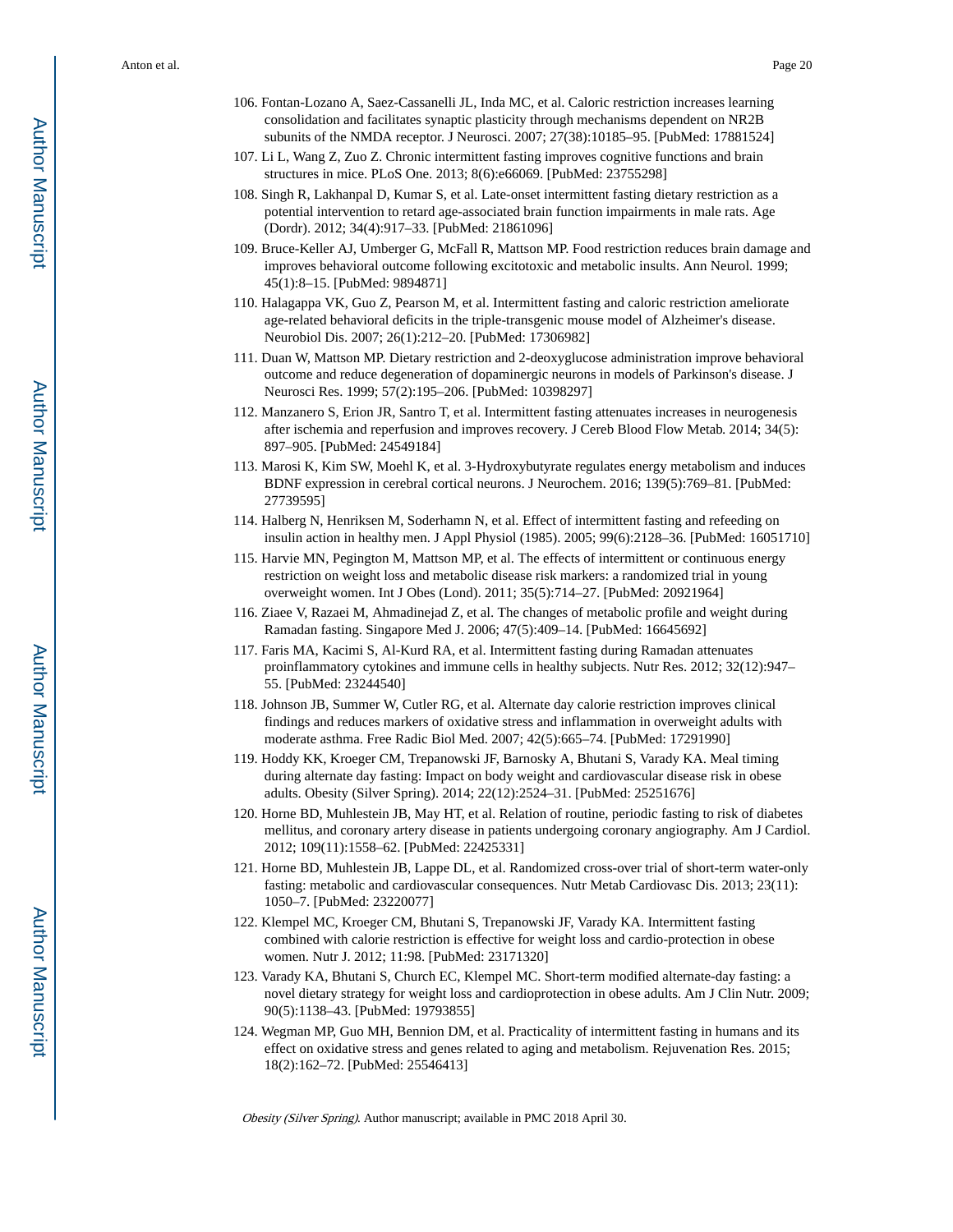- 125. Moro T, Tinsley G, Bianco A, et al. Effects of eight weeks of time-restricted feeding (16/8) on basal metabolism, maximal strength, body composition, inflammation, and cardiovascular risk factors in resistance-trained males. J Transl Med. 2016; 14(1):290. [PubMed: 27737674]
- 126. Anton SD, Karabetian C, Naugle K, Buford TW. Obesity and diabetes as accelerators of functional decline: can lifestyle interventions maintain functional status in high risk older adults? Exp Gerontol. 2013; 48(9):888–97. [PubMed: 23832077]
- 127. Buford TW, Anton SD, Judge AR, et al. Models of accelerated sarcopenia: critical pieces for solving the puzzle of age-related muscle atrophy. Ageing Res Rev. 2010; 9(4):369–83. [PubMed: 20438881]
- 128. Carlson O, Martin B, Stote KS, et al. Impact of reduced meal frequency without caloric restriction on glucose regulation in healthy, normal-weight middle-aged men and women. Metabolism. 2007; 56(12):1729–34. [PubMed: 17998028]
- 129. Stote KS, Baer DJ, Spears K, et al. A controlled trial of reduced meal frequency without caloric restriction in healthy, normal-weight, middle-aged adults. Am J Clin Nutr. 2007; 85(4):981–8. [PubMed: 17413096]
- 130. Tinsley GM, Forsse JS, Butler NK, et al. Time-restricted feeding in young men performing resistance training: A randomized controlled trial. Eur J Sport Sci. 2017; 17(2):200–7. [PubMed: 27550719]
- 131. Bhutani S, Klempel MC, Kroeger CM, Trepanowski JF, Varady KA. Alternate day fasting and endurance exercise combine to reduce body weight and favorably alter plasma lipids in obese humans. Obesity (Silver Spring). 2013; 21(7):1370–9. [PubMed: 23408502]
- 132. Eshghinia S, Mohammadzadeh F. The effects of modified alternate-day fasting diet on weight loss and CAD risk factors in overweight and obese women. J Diabetes Metab Disord. 2013; 12(1):4. [PubMed: 23497604]
- 133. Hoddy KK, Bhutani S, Phillips SA, Varady KA. Effects of different degrees of insulin resistance on endothelial function in obese adults undergoing alternate day fasting. Nutr Healthy Aging. 2016; 4(1):63–71. [PubMed: 28035343]
- 134. Klempel MC, Kroeger CM, Varady KA. Alternate day fasting increases LDL particle size independently of dietary fat content in obese humans. Eur J Clin Nutr. 2013; 67(7):783–5. [PubMed: 23612508]
- 135. Trepanowski JF, Kroeger CM, Barnosky A, et al. Effect of Alternate-Day Fasting on Weight Loss, Weight Maintenance, and Cardioprotection Among Metabolically Healthy Obese Adults: A Randomized Clinical Trial. JAMA Intern Med. 2017; 177(7):930–8. [PubMed: 28459931]
- 136. Grundy SM. Metabolic syndrome update. Trends Cardiovasc Med. 2016; 26(4):364–73. [PubMed: 26654259]
- 137. Baumeier C, Kaiser D, Heeren J, et al. Caloric restriction and intermittent fasting alter hepatic lipid droplet proteome and diacylglycerol species and prevent diabetes in NZO mice. Biochim Biophys Acta. 2015; 1851(5):566–76. [PubMed: 25645620]
- 138. Klempel MC, Kroeger CM, Bhutani S, Trepanowski JF, Varady KA. Intermittent fasting combined with calorie restriction is effective for weight loss and cardio-protection in obese women. Nutr J. 2012; 11:98. [PubMed: 23171320]
- 139. Neeland IJ, Turer AT, Ayers CR, et al. Dysfunctional adiposity and the risk of prediabetes and type 2 diabetes in obese adults. JAMA. 2012; 308(11):1150–9. [PubMed: 22990274]
- 140. Heilbronn LK, Smith SR, Martin CK, Anton SD, Ravussin E. Alternate-day fasting in nonobese subjects: effects on body weight, body composition, and energy metabolism. Am J Clin Nutr. 2005; 81(1):69–73. [PubMed: 15640462]
- 141. St-Onge MP, Ard J, Baskin ML, et al. Meal Timing and Frequency: Implications for Cardiovascular Disease Prevention: A Scientific Statement From the American Heart Association. Circulation. 2017; 135(9):e96–e121. [PubMed: 28137935]
- 142. Liebermeister H, Schroter K. Absence of detrimental changes of cognitive parameters during fasting. Int J Obes. 1983; 7(1):45–51. [PubMed: 6840966]
- 143. Solianik R, Sujeta A, Terentjeviene A, Skurvydas A. Effect of 48 h Fasting on Autonomic Function, Brain Activity, Cognition, and Mood in Amateur Weight Lifters. Biomed Res Int. 2016; 2016:1503956. [PubMed: 28025637]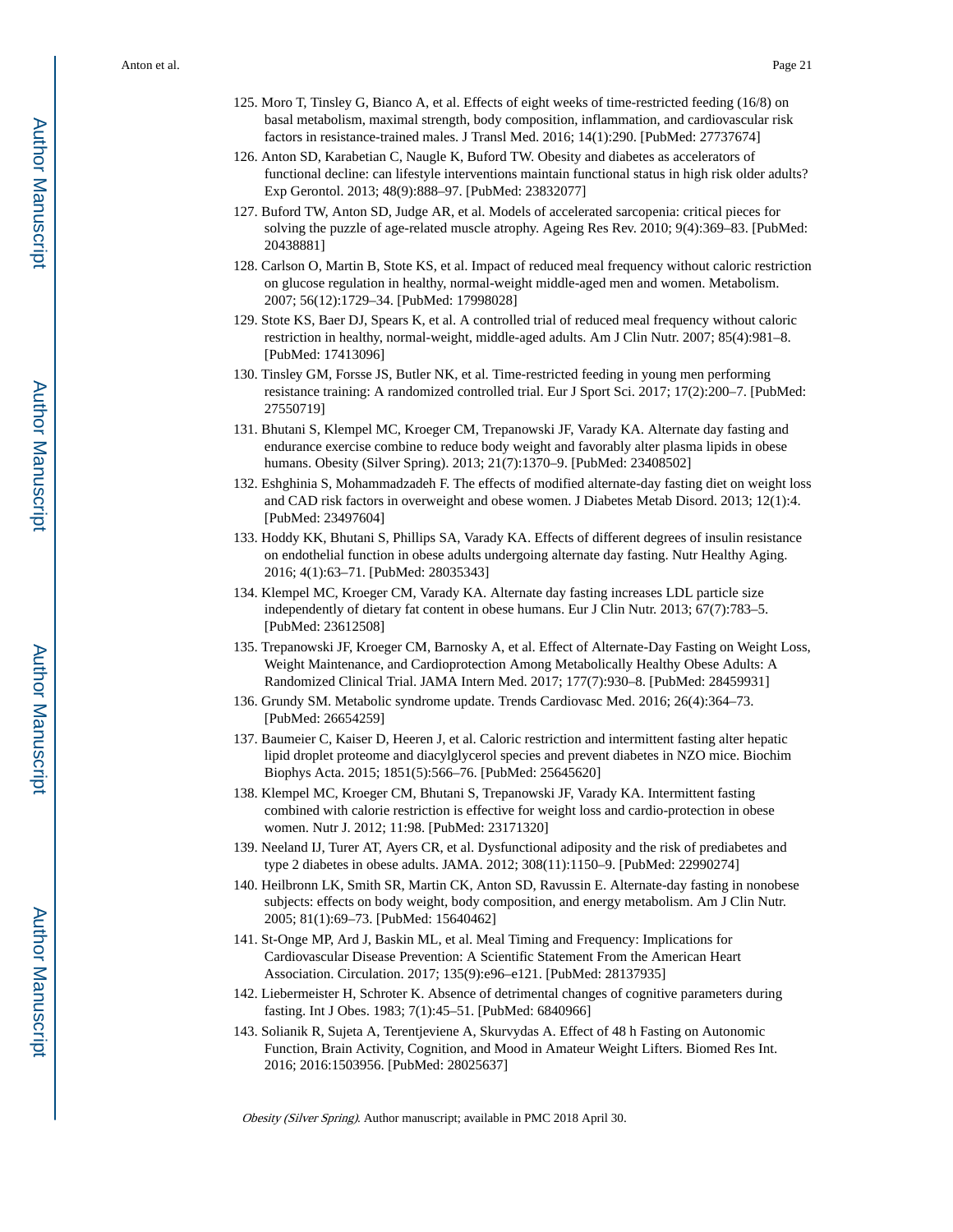- 144. Veasey RC, Gonzalez JT, Kennedy DO, Haskell CF, Stevenson EJ. Breakfast consumption and exercise interact to affect cognitive performance and mood later in the day. A randomized controlled trial. Appetite. 2013; 68:38–44. [PubMed: 23608698]
- 145. Klempel MC, Bhutani S, Fitzgibbon M, Freels S, Varady KA. Dietary and physical activity adaptations to alternate day modified fasting: implications for optimal weight loss. Nutr J. 2010; 9:35. [PubMed: 20815899]
- 146. Varady KA, Dam VT, Klempel MC, et al. Effects of weight loss via high fat vs. low fat alternate day fasting diets on free fatty acid profiles. Sci Rep. 2015; 5:7561. [PubMed: 25557754]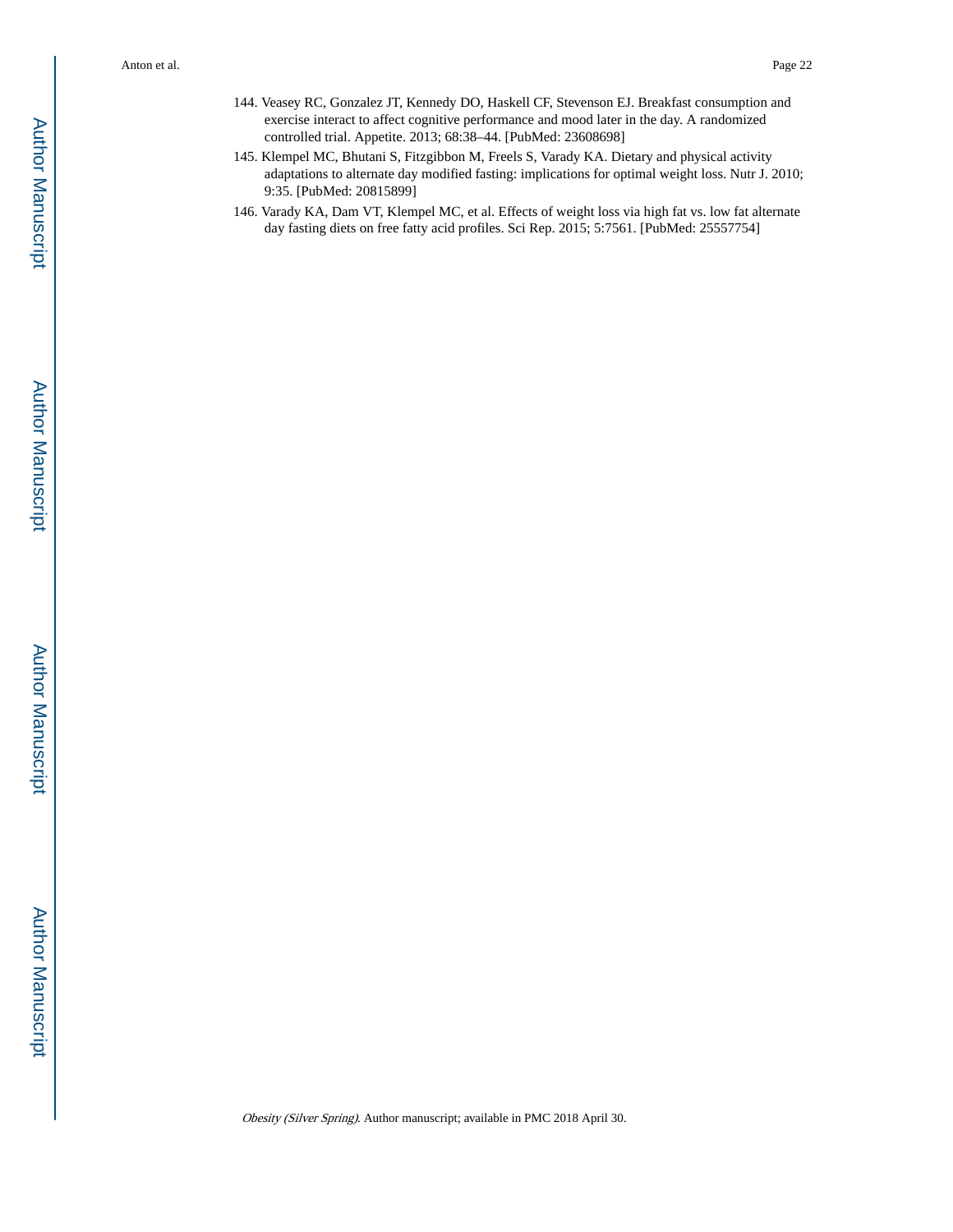

#### **Figure 1.**

Summary of the major metabolic pathways involved in the metabolic switch and responses of excitable cells to the ketone β-hydroxybutyrate (β-OHB). See text for description. AcAc, acetoacetate; ATP, adenosine triphosphate; FFA, free fatty acids; TCA, tricarboxylic acid.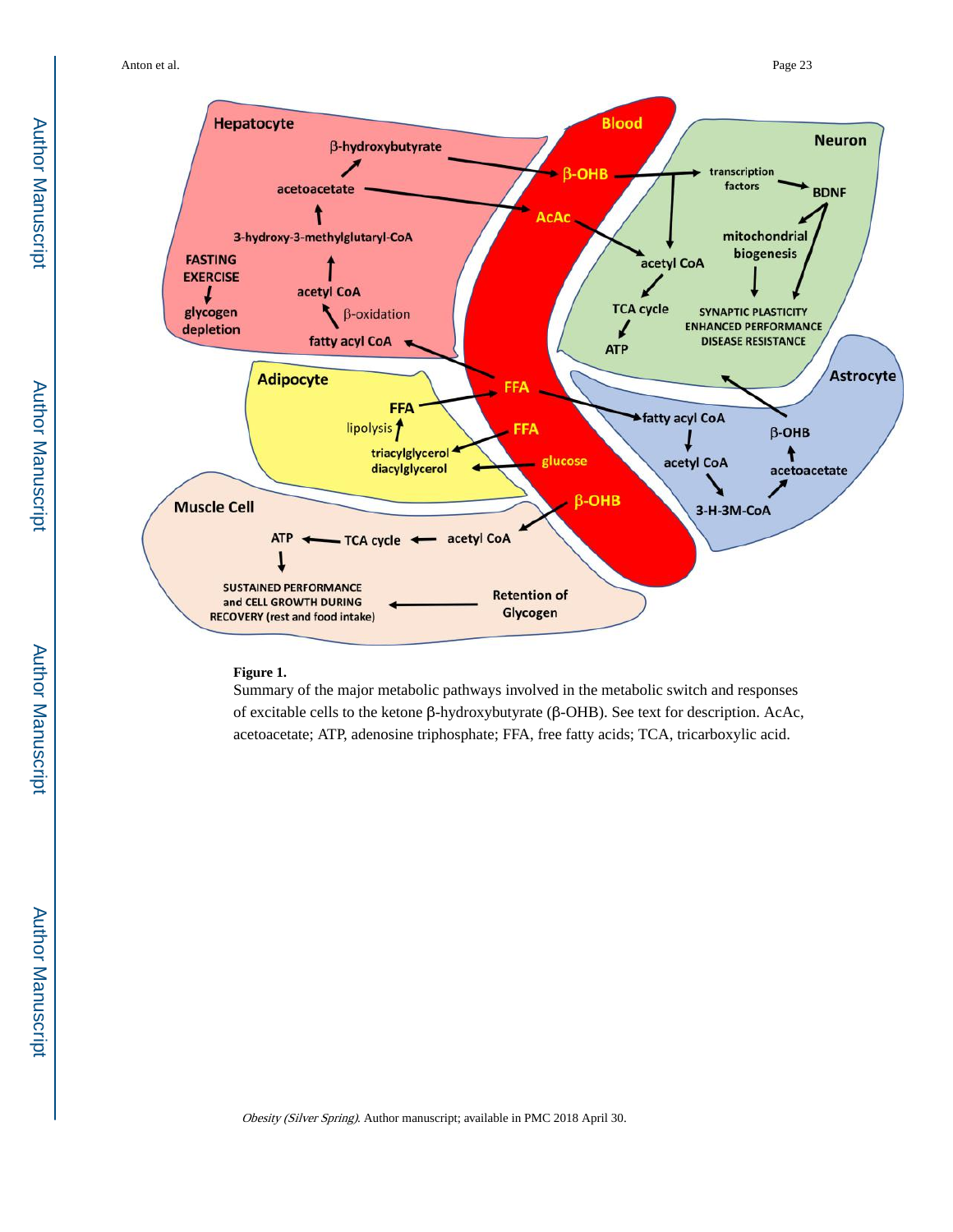



#### **Figure 2.**

Profiles of circulating glucose and ketone levels over 48 hours in individuals with a typical American eating pattern or two different IF eating patterns. **(a)** In individuals who consume three meals plus snacks every day the metabolic switch is never 'flipped' and their ketone levels remain very low, and the area under the curve for glucose levels is high compared to individuals on an IF eating pattern. **(b)** In this example, the person fasted completely on the first day and then at three separate meals on the subsequent day. On the fasting day ketones are progressively elevated and glucose levels remain low, whereas on the eating day ketones remain low and glucose levels are elevated during and for several hours following meal consumption. (c) In this example the person consumes all of their food within a 6-hour time window every day. Thus, the metabolic switch is flipped on following 12 hours of fasting and remains on for approximately six hours each day, until food is consumed after approximately 18 hours of fasting. Modified from Mattson et al 2016.(9)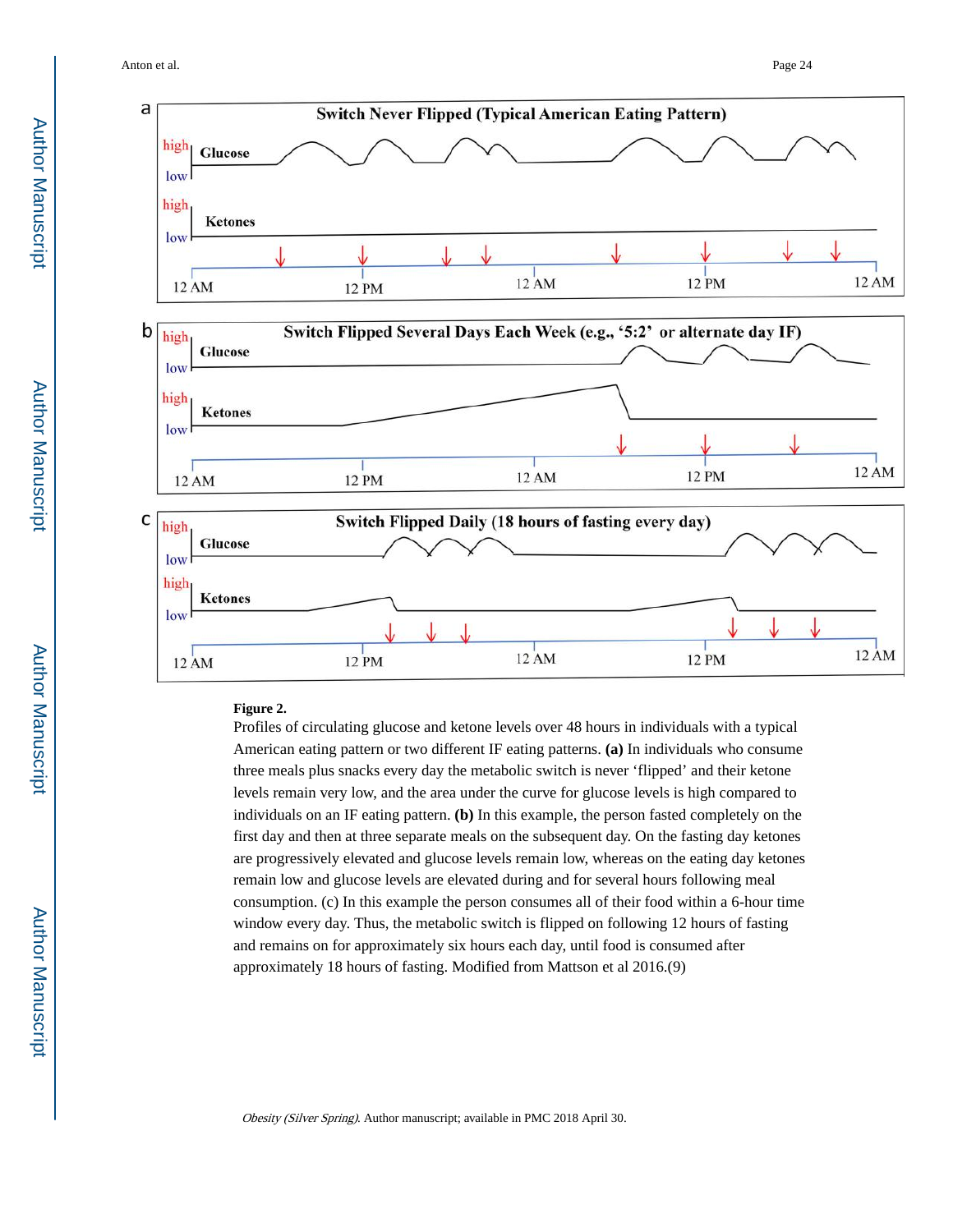#### **BLOOD**

Elevated ketone levels Reduced glucose, insulin and leptin levels Elevated adiponectin levels Reduced inflammatory cytokines Reduced markers of oxidative stress

#### LIVER  $\bullet$

Glycogen depletion Ketone production Increased insulin sensitivity Reduced lipid accumulation

### **INTESTINES**

**Enhanced motility Reduced inflammation** 

#### **BRAIN**

Improved cognition Neurotrophic factor production\* Synaptic plasticity\* Mitochondrial biogenesis\* Resistance to injury and disease\*

#### **CARDIOVASCULAR SYSTEM**

Reduced blood pressure Reduced resting heart rate Increased parasympathetic tone Stress resistance\*

#### ADIPOSE TISSUE

Lipolysis Reduced leptin production **Reduced inflammation** 

#### **MUSCLE**

Increased insulin sensitivity Enhanced efficiency/endurance **Reduced inflammation** 

#### **Figure 3.**

Examples of functional effects and major cellular and molecular responses of various organ systems to IF. In humans and rodents, IF results in decreased levels of circulating insulin and leptin, elevated ketone levels, and reduced levels of pro-inflammatory cytokines and markers of oxidative stress. Liver cells respond to fasting by generating ketones and by increasing insulin sensitivity and decreasing lipid accumulation. Markers of inflammation in the intestines are reduced by IF. The insulin sensitivity of muscle cells is enhanced and inflammation reduced in muscle cells in response to the metabolic switch triggered by fasting and exercise. Emerging findings further suggest that exercise training in the fasted state may enhance muscle growth and endurance. Robust beneficial effects of IF on the cardiovascular system have been documented including reduced blood pressure, reduced resting heart rate, increased heart rate variability (improved cardiovascular stress adaptation) and resistance of cardiac muscle to damage in animal models of myocardial infarction. Studies of laboratory animals and human subjects have shown that IF can improve cognition (learning and memory); the underlying mechanisms may involve neurotrophic factors, stimulation of mitochondrial biogenesis and autophagy, and the formation of new synapses.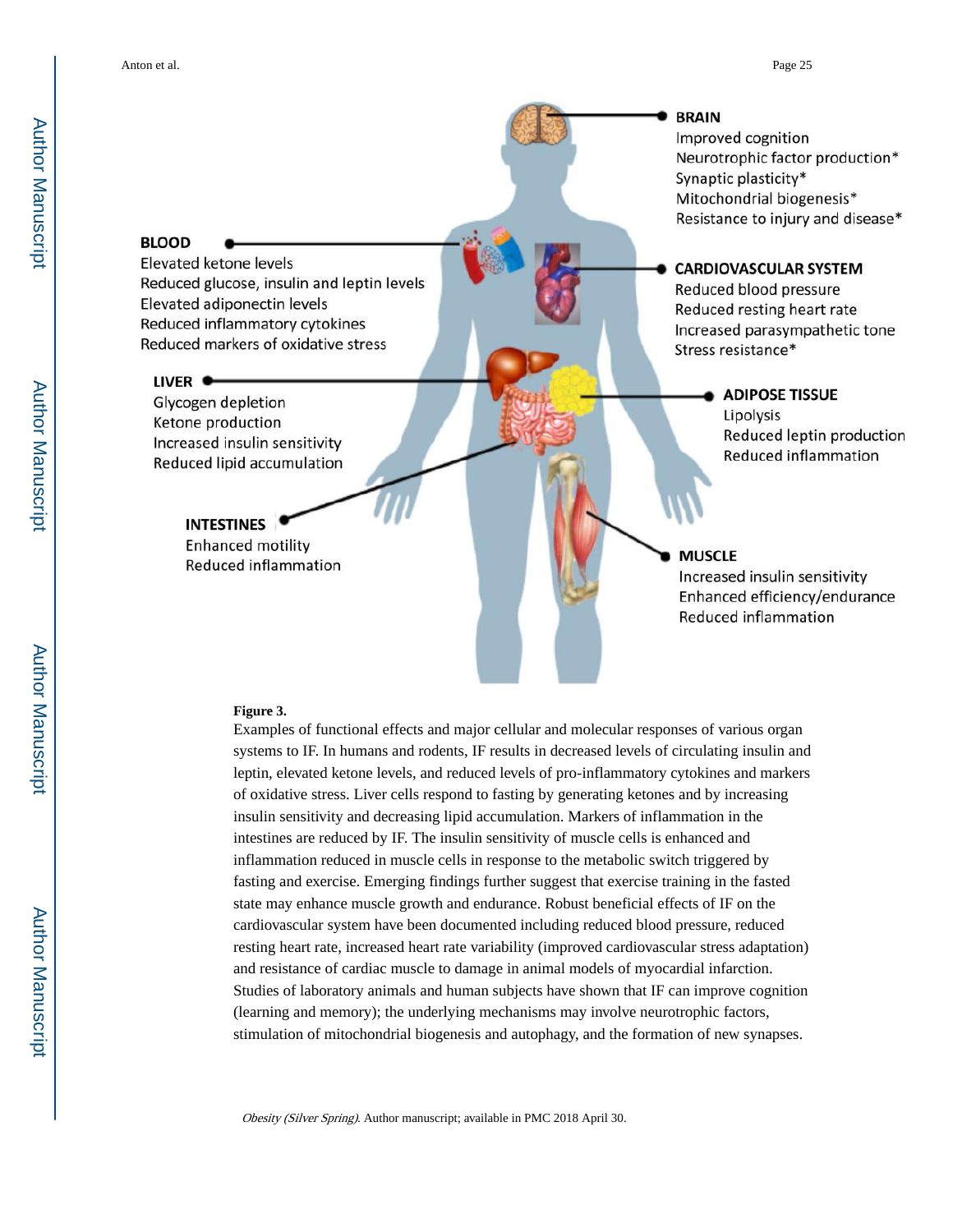IF also increases the resistance of neurons to stress and suppresses neuroinflammation. \*Demonstrated in animal models, but not yet evaluated in humans.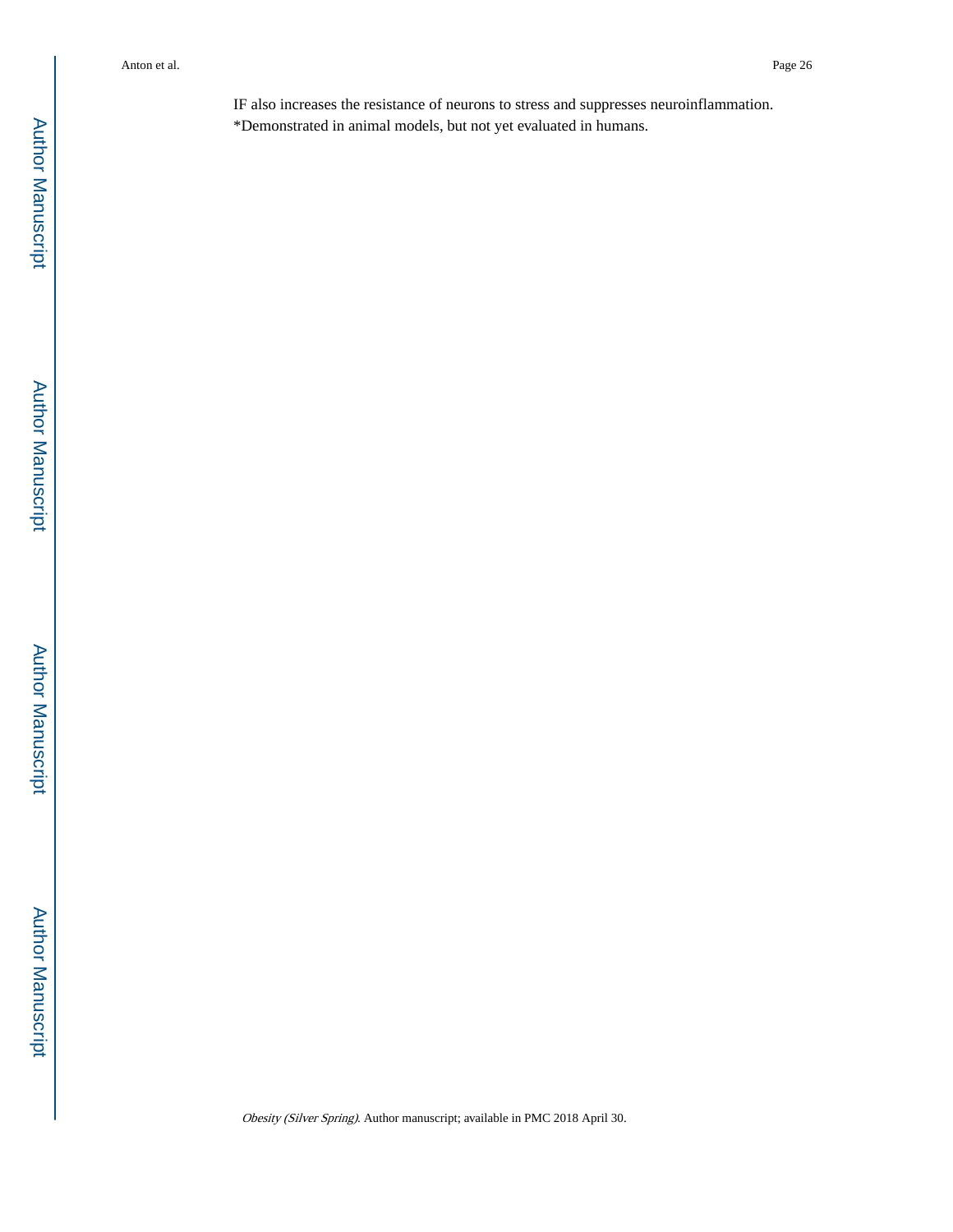#### **Table 1**

#### Definition of terms used to describe different types of eating patterns in this review.

| Intermittent Fasting (IF)                | This eating pattern involves fasting for varying periods of time, typically for 12 hours or longer.                                                                   |
|------------------------------------------|-----------------------------------------------------------------------------------------------------------------------------------------------------------------------|
| Calorie Restriction (CR)                 | This eating pattern involves a continuous reduction in caloric intake without malnutrition.                                                                           |
| Time Restricted Feeding (TRF)            | This eating pattern involves restricting food intake to specific time periods of the day, typically between<br>an $8 - 12$ hours each day                             |
| Alternate Day Fasting (ADF)              | This eating pattern involves consuming no calories on fasting days and alternating fasting days with a<br>day of unrestricted food intake or "feast" day.             |
| Alternate Day Modified Fasting<br>(ADMF) | This eating pattern involves consuming less than 25% of baseline energy needs on "fasting" days,<br>alternated with a day of unrestricted food intake or "feast" day. |
| Periodic Fasting (PF)                    | This eating pattern consists of fasting only 1 or 2 days/week and consuming food ad libitum on 5 to 6<br>days per week.                                               |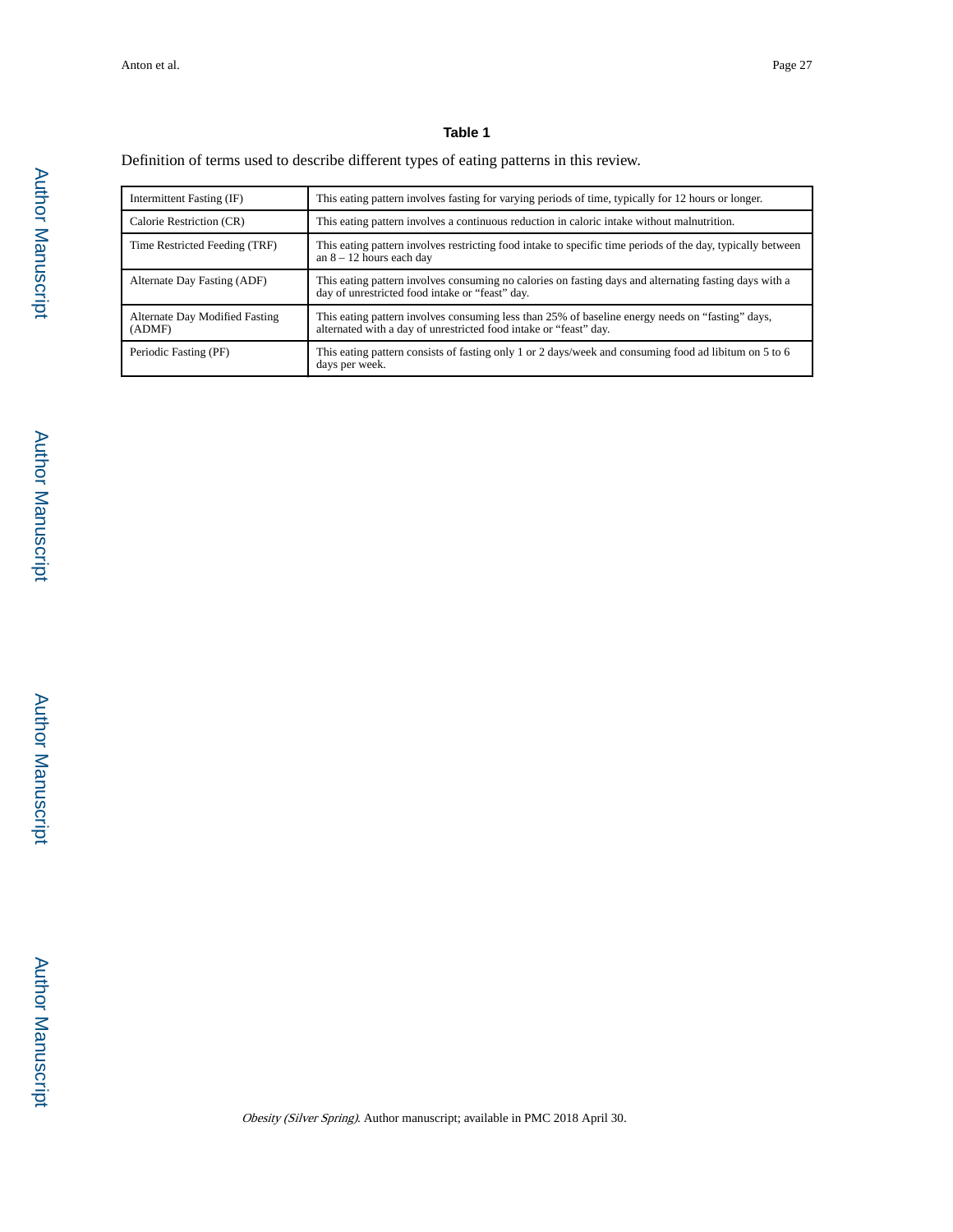| Study                                                                        | Participants                                                     | Duration<br>(Weeks) | $\left({\rm kg/m^2}\right)$<br>BMI | Intervention                                                                                                               | <b>Methods</b>                                                                                                                                            | Fat mass<br>$\left(\text{kg}\right)$                                                                                    | Fat Mass<br>$(9/6)$         | <b>Lean Mass</b>           | Weight (kg)<br>Body                                                                  | Body<br>Weight (%)                                                               |
|------------------------------------------------------------------------------|------------------------------------------------------------------|---------------------|------------------------------------|----------------------------------------------------------------------------------------------------------------------------|-----------------------------------------------------------------------------------------------------------------------------------------------------------|-------------------------------------------------------------------------------------------------------------------------|-----------------------------|----------------------------|--------------------------------------------------------------------------------------|----------------------------------------------------------------------------------|
| Stote et<br>al (2007)<br>$(129)$<br>Carlson<br>$(2007)$<br>$(128)$<br>et al. | $10$ women, $5$<br>men (Aged<br>45.0 $\pm$ 0.7)                  | $\overline{16}$     | $23.4 \pm 0.5$                     | restricted<br>feeding<br>(TRF).<br>Time                                                                                    | day during 4-<br>1 meal per<br>hour time<br>period.                                                                                                       | $\downarrow$ 2.1<br>kg $^{***}$                                                                                         | $\downarrow$ 13.0% $^{***}$ | $\uparrow$ 1.5 $\text{kg}$ | $\downarrow$ 1.4<br>kg $^{**}$                                                       | $\downarrow$ 2.1% $^{**}$                                                        |
| <b>Klempel</b><br>et al.<br>(2012)<br>$(122)$                                | women<br>(Aged 35– $(5)$<br>54 obese                             | $^{\circ}$          | $30 - 39.9$                        | IF and caloric<br>liquids (L) or<br>caloric needs<br>(CR) at 30%<br>with either<br>total daily<br>restriction<br>food (F). | IF CR-L or IF<br>day fast with<br>only 120kcal<br>CR-F for 6<br>days then 1<br>of juice<br>powder.                                                        | $\text{CR-F:} \downarrow$ 1.9±0.7<br>kg $^{***}$<br>$\text{CR-L:} \downarrow 2.8 \text{\texttt{\pm}} 1.2 \text{kg}$ *** |                             | N/A                        | CR-L: $\downarrow$ 3.9 $\pm$ 1.4kg <sup>***</sup><br>CR-F: $\downarrow$ 2.5±.6kg *** | CR-L: $\downarrow$ 4.1 $\pm$ 1.5% ***<br>CR-F: $\downarrow$ 2.6<br>± 4% $^{***}$ |
| Moro et<br>al.<br>$(2016)$<br>$(125)$                                        | 34 resistance<br>males (Aged<br>29.21 $\pm$ 3.8)<br>trained (RT) | ${}^{\circ}$        | n/a                                | TRF with a<br>16 hour<br>fasting<br>period.                                                                                | within 8 hours<br>remaining 16<br>caloric needs<br>100% daily<br>in 3 meals<br>$(1pm,4pm,$<br>Spm). Fast<br>hours.                                        | $\downarrow$ 1.62±1.53kg ***                                                                                            | $\downarrow$ 16.4%          | $\uparrow$ 0.64 $kg$       | $\downarrow$ 0.97 $\pm$ 1.58kg <sup>*</sup>                                          | $\downarrow$ 1.2% $^{*}$                                                         |
| Tinsley<br>et al.<br>(2017)<br>$(130)$                                       | 18 RT men<br>(Aged<br>22.9±4.1)                                  | ${}^{\circ}$        |                                    | TRF 4 days a<br>week with a<br>16 hour<br>fasting<br>period.                                                               | consumption<br>consumption<br>Unrestricted<br>unrestricted<br>on RT days<br>in a 4-hour<br>window on<br>other days<br>energy<br>energy<br>(3)<br>$\oplus$ | $\downarrow 0.6\text{kg}$                                                                                               | $\downarrow$ 3.4%           | $\downarrow 0.2$ kg        | $\downarrow 1.0\text{kg}$                                                            | $\downarrow 0.6\%$                                                               |

Note.

\* p≤.05

TRF: time restricted feeding; IF: intermittent fasting; CR: calorie restriction; L: liquids; F: food; RT: resistance trained TRF: time restricted feeding; IF: intermittent fasting; CR: calorie restriction; L: liquids; F: food; RT: resistance trained

Author Manuscript Author Manuscript

 Author Manuscript**Author Manuscript** 

**Table 2**

**Time Restricted Feeding (12<×<24 hrs)**

Time Restricted Feeding (12<x<24 hrs)

Summary and results from clinical trials on time restricted feeding.

Summary and results from clinical trials on time restricted feeding.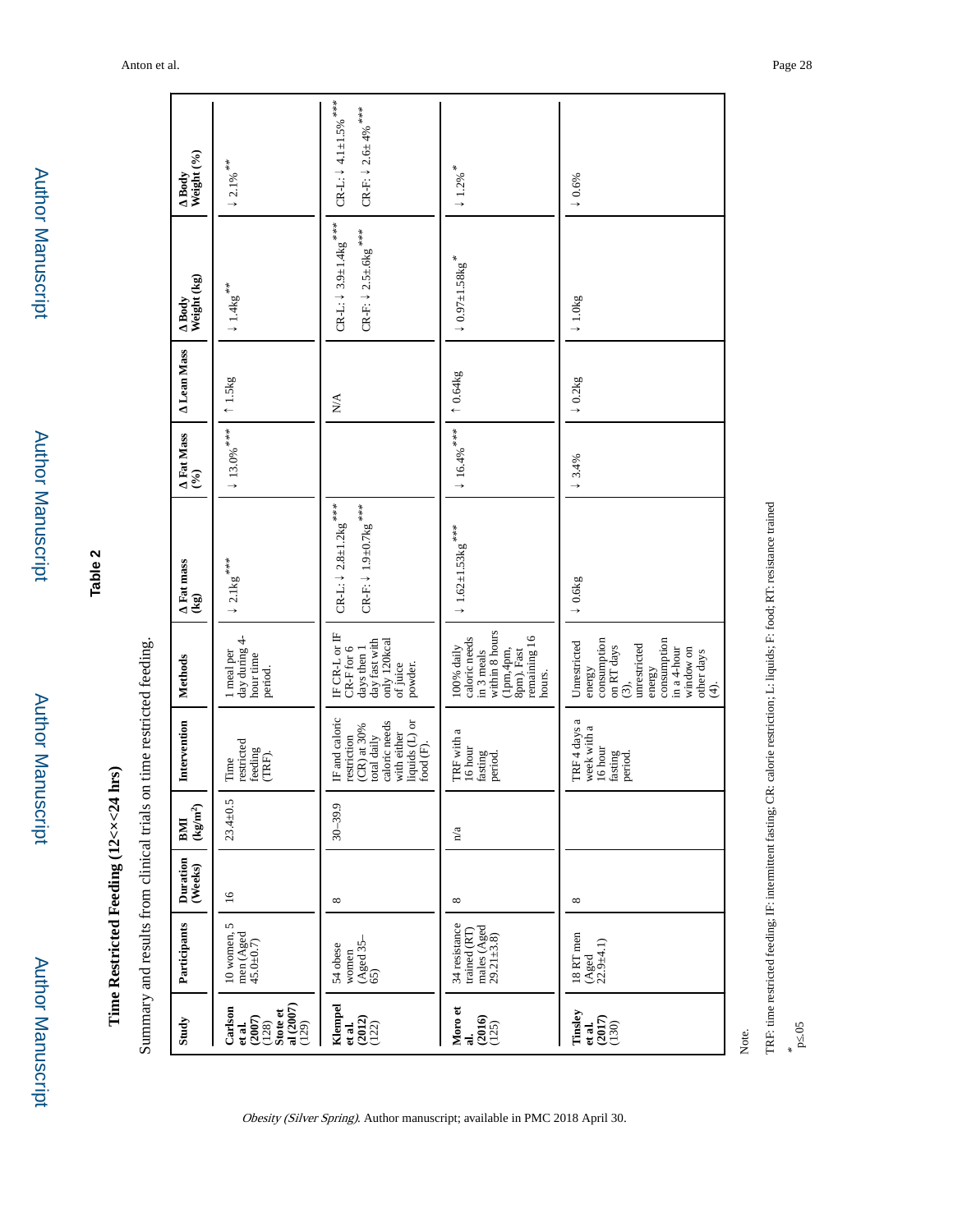

Author Manuscript

Author Manuscript

\*\* p≤.01 \*\*\* p≤.001

Author Manuscript

Author Manuscript

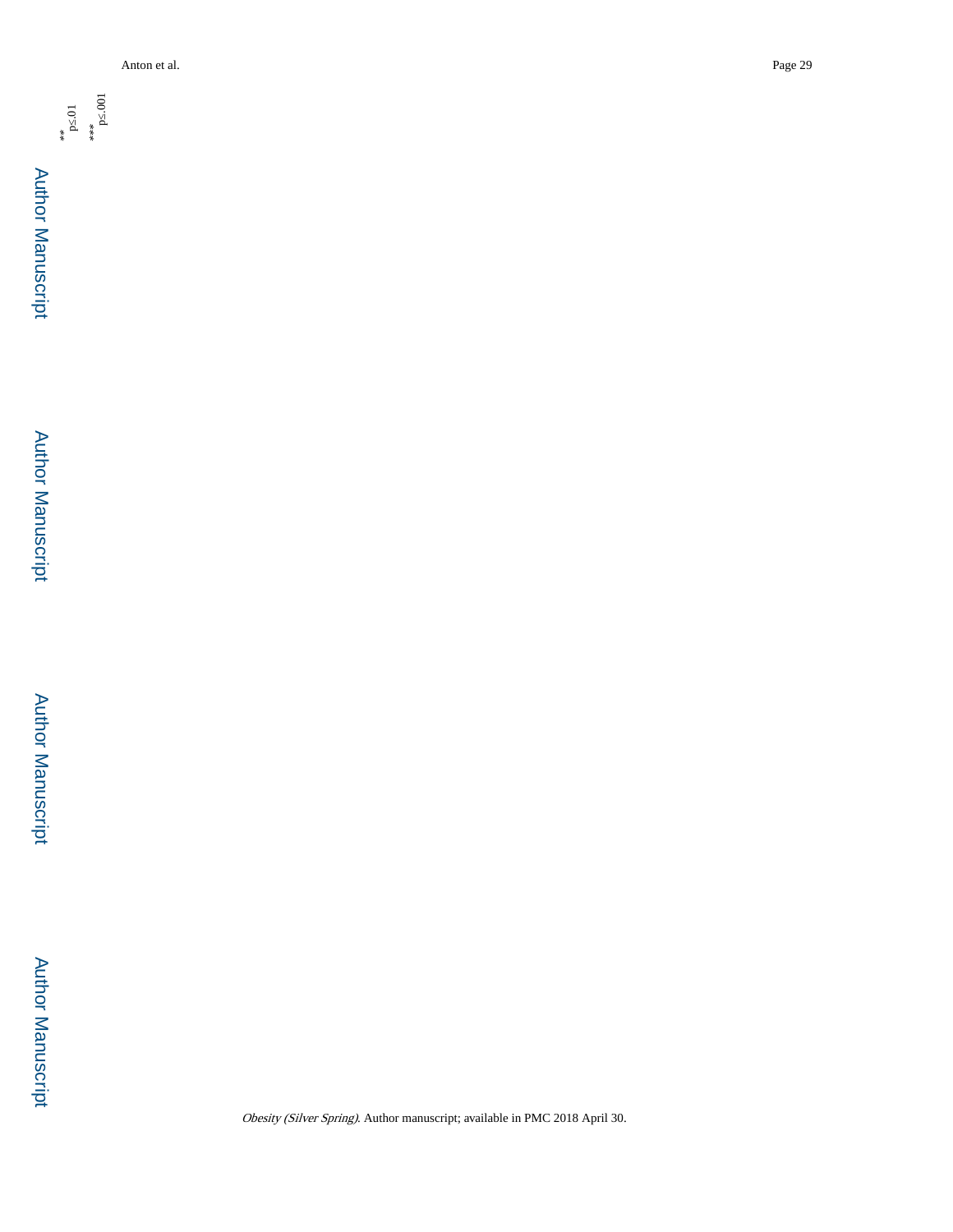| Summary and results from clinical trials on alternate day modified fasting and alternate day fas |                                                                                              |                     |                                |                                                                                                     | sting.                                                                                                                                                         |                                                                                                                      |                                                                                                                   |                                                                                                                      |                                                                                                                                    |                                                                                                                              |
|--------------------------------------------------------------------------------------------------|----------------------------------------------------------------------------------------------|---------------------|--------------------------------|-----------------------------------------------------------------------------------------------------|----------------------------------------------------------------------------------------------------------------------------------------------------------------|----------------------------------------------------------------------------------------------------------------------|-------------------------------------------------------------------------------------------------------------------|----------------------------------------------------------------------------------------------------------------------|------------------------------------------------------------------------------------------------------------------------------------|------------------------------------------------------------------------------------------------------------------------------|
| Study                                                                                            | Participants                                                                                 | Duration<br>(Weeks) | $\rm(kg/m^2)$<br>BMI           | Intervention                                                                                        | Methods                                                                                                                                                        | Fat mass<br>$\left( \mathbf{kg}\right)$                                                                              | Fat Mass<br>$(96)$                                                                                                | <b>Lean Mass</b>                                                                                                     | Weight (kg)<br>Body                                                                                                                | Weight (%)<br>Body                                                                                                           |
| Bhutani et al. (2013)(131)                                                                       | $64$ obese males and<br>females Aged $42\pm2$<br>$(ADMF), 45 \pm 5$<br>(combo)               | $\overline{c}$      | $35 + 1$                       | Alternate day<br>modified fast<br>(ADMF)                                                            | days (25% baseline<br>ADMF: alternated<br>calories) and ad<br>between fasting<br>libitum on feast<br>days.                                                     | ADMF: $\downarrow 2.0\pm1.0\mathrm{kg}$ $^{**}$                                                                      | ADMF: $\downarrow$ 4.7% $^{***}$                                                                                  | ADMF: $\downarrow$ 1.0 $\pm$ 1.0 $kg$                                                                                | ADMF: $\downarrow$ 3.0±1.0<br>kg $^{***}$                                                                                          | ADMF: $\downarrow$ 3.2% $^{***}$                                                                                             |
| Catenacci et al. $(2016)^{\circ}$ (54)                                                           | 26 healthy obese<br>subjects (Aged<br>$39.6 \pm 9.5$ )                                       | ${}^{\circ}$        | ADF: 35.8±4                    | Alternate day<br>fast (ADF)                                                                         | libitum feeding and<br>without food intake<br>ADF: alternated ad<br>fasting days                                                                               | $\downarrow$ 3.7±0.5kg ***                                                                                           | $\downarrow$ 1.1 $\pm0.3\%$ $^{**}$                                                                               | $\downarrow$ 3.2±0.6kg ***                                                                                           | $\downarrow$ 8.2±0.9<br>kg $^{***}$                                                                                                | $\downarrow$ 8.8±0.9% ***                                                                                                    |
| Eshghinia&Mohammadzadeh (2013)(132)                                                              | 15 overweight and<br>obese females<br>(Agcd 33±6)                                            | $\circ$             | $33.16 + 5.02$                 | consuming 25-<br>30% energy<br>Modified fast<br>needs.                                              | energy needs diet<br>on 3 weekly fasting<br>Consumed 25-30%<br>days (Sat, Mon and<br>consumed a diet of<br>1700-1800 kcal/d<br>Thursday) and<br>on feast days. | $\stackrel{\triangle}{\geq}$                                                                                         | $\downarrow$ 2.8% $^{***}$                                                                                        |                                                                                                                      | $\downarrow$ 6.0<br>kg $^{***}$                                                                                                    | $\downarrow$ 7.1% $^{***}$                                                                                                   |
| Hoddy et al. (2016)(133)                                                                         | $(A \text{gcd } 47 \pm 3, 46 \pm 2, 47 \pm 2)$<br>54 (47 females, 7<br>male)                 | $^{\circ}$          | $34 + 1$                       | 25% energy<br>consuming<br><b>ADMF</b><br>needs.                                                    | ad libitum on feast<br>needs on fast day,<br>Tertiles based on<br>degree of insulin<br>Alternating 25%<br>baseline energy<br>resistance.<br>days.              | Tertile 3: $\downarrow$ 2kg $^{***}$<br>Tertile 1: $\downarrow$ 2kg $^{***}$<br>Tertile 2: $\downarrow$ 2kg $^{***}$ | Tertile 3: $\downarrow$ 5±1% ***<br>Tertile 2: $\downarrow$ 6±1% $^{***}$<br>Tertile1: $\downarrow$ 6±1% $^{***}$ | Tertile 1: $\downarrow$ 1kg $^{***}$<br>Tertile 3: $\downarrow$ 1kg $^{***}$<br>Tertile 2: $\downarrow$ 2kg $^{***}$ | Tertile 3: $\downarrow$ 3.8<br>kg $^{***}$<br>Tertile 1: $\downarrow$ 3.7kg $^{***}$<br>Tertile 2: $\downarrow$ 3.8<br>kg $^{***}$ | Tertile $1: \downarrow$<br>Tertile $3:1$<br>Tertile 2: $\downarrow$<br>$4{\pm}1\%$ ***<br>$4{\pm}1\%$ ***<br>$4{\pm}1\%$ *** |
| Hoddy et al. (2014)(119)                                                                         | $(A \text{ged } 45 \pm 3 \text{ lunch}$<br>(L), $46 \pm 2 \text{ dinner}$<br>(D)<br>74 obese | $\infty$            | $D: 34 \pm 7$<br>$L: 35 \pm 1$ | consuming 500<br>calories.<br><b>ADMF</b>                                                           | ADMF consuming<br>libitum on feast<br>500 calories at<br>either lunch or<br>dinner and ad<br>days.                                                             | D: $\downarrow$ 2.6<br>kg $^{***}$<br>$\textrm{L}: \downarrow$ $1.8 \textrm{kg}$ $^{***}$                            | $D:$ $\downarrow$ 6.2% ***<br>$L: 4.3\%$ ***                                                                      | D: $\downarrow$ 1.4<br>kg $^{***}$<br>$\textrm{L}:\downarrow$ $1.3\textrm{kg}$ $^{***}$                              | D: $\downarrow$ 4.1±0.5kg ***<br>L: $\downarrow$ 3.5±0.4kg ***                                                                     | D: $\downarrow$ 4.2 $\pm$ 0.5% ***<br>L: $\downarrow$ 3.8 $\pm$ 0.5% ***                                                     |
| Klempel et al. (2013)(134)                                                                       | 35 obese (Aged<br>$25-65$ )                                                                  | $^{\circ}$          | $30 - 39.9$                    | $\begin{array}{c} \textrm{consuming} \\ 25\% \textrm{ energy} \end{array}$<br><b>ADMF</b><br>needs. | (HF) or Low Fat<br>(LF). Alternating<br>between $25\%$ and<br>ADMF: High Fat                                                                                   | HF: $\downarrow$ 5.4 $\pm$ 1.5kg <sup>***</sup><br>LF: $\downarrow$ 4.2±0.6<br>kg $^{***}$                           | HF: $\downarrow$ 11.1% $^{***}$<br>LF: $\downarrow \,$ 8.8% $^{***}$                                              | HF: ↑ 1.1±1.3kg<br>LF: $\uparrow$ 0.5 $\pm$ 0.7 $\text{kg}$                                                          | HF: $\downarrow$ 4.3±1.0<br>kg $^{***}$<br>LF: $\downarrow$ 3.7±0.7<br>kg $^{***}$                                                 | HF: $\downarrow 4.8{\pm1.1}$ % $^{***}$<br>LF: $\downarrow$ 4.2±0.8% $^{***}$                                                |

Obesity (Silver Spring). Author manuscript; available in PMC 2018 April 30.

 Author Manuscript**Author Manuscript** 

Author Manuscript

**Author Manuscript** 

**Table 3**

**Alternate Day Modified Fasting**

Alternate Day Modified Fasting